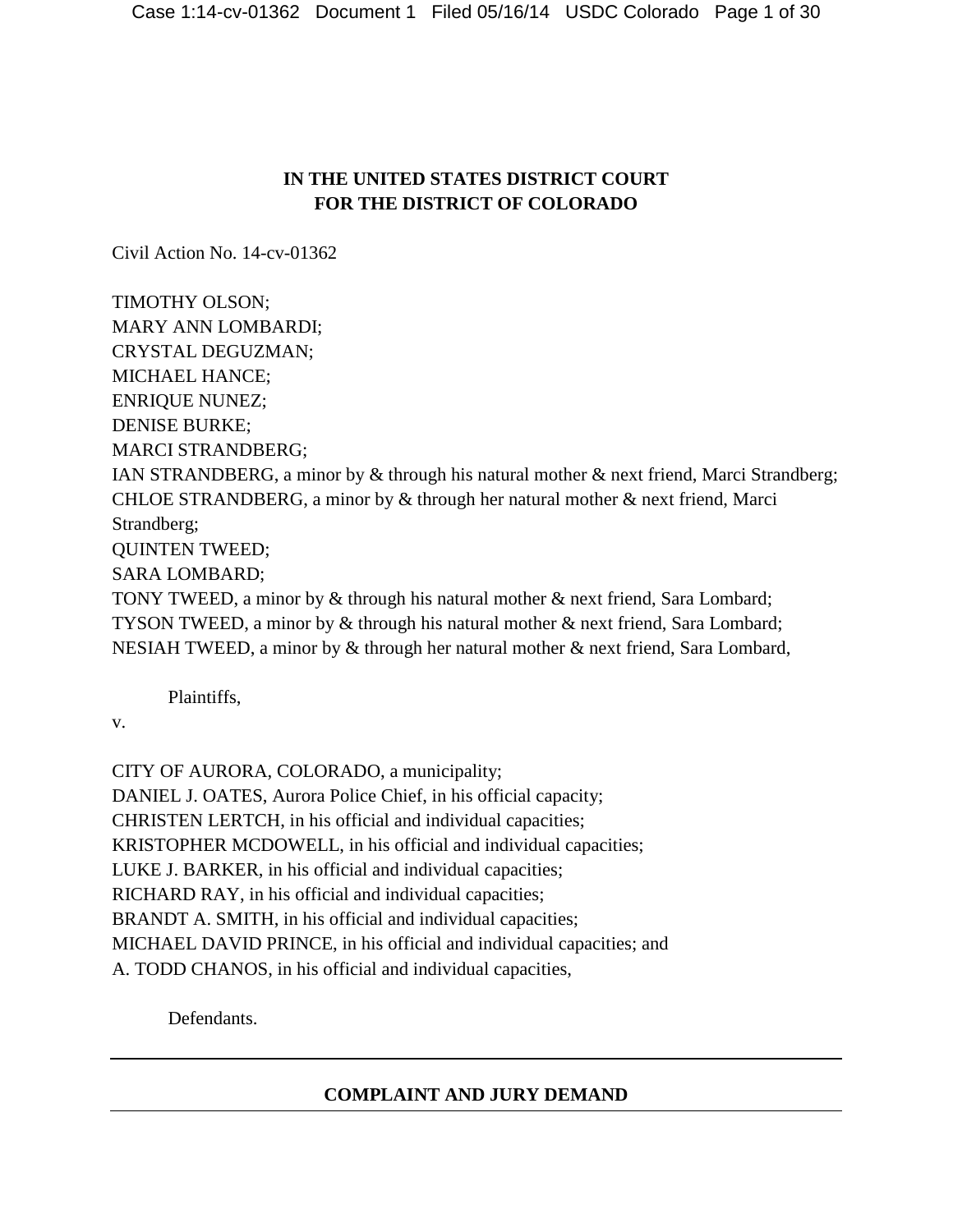Plaintiffs, by and through their attorneys, David A. Lane and Danielle C. Jefferis of KILLMER, LANE & NEWMAN, LLP, respectfully allege for their Complaint and Jury Demand as follows:

### **I. INTRODUCTION**

1. This case is about the more-than-two-hour mass roundup of innocent men, women, and children at a traffic intersection while members of the Aurora Police Department attempted to locate a bank robber for which they had only a general physical description and no description of a vehicle. It is about, in United States Supreme Court Justice Robert Jackson's words, the Fourth Amendment's "indispensable freedom" to be secure against unreasonable searches and seizures. Ultimately, this case embodies that against which Justice Jackson cautioned:

> Among deprivations of rights, none is so effective in cowing a population, crushing the spirit of the individual and putting terror in every heart [than the deprivation of the right to be free from unreasonable searches and seizures]. Uncontrolled search and seizure is one of the first and most effective weapons in the arsenal of every arbitrary government.

*Brinegar v. United States*, 338 U.S. 160, 180 (1949) (Jackson, J., dissenting).

2. On June 2, 2012, a man robbed a Wells Fargo branch in Aurora, Colorado. He fled with stacks of currency, one of which contained an embedded transmitter. Deploying a GPS-tracking device, the Aurora Police Department ("APD") dispatcher immediately began tracking the transmitter's location. Within minutes, the dispatcher broadcasted to all APD officers that the transmitter was stationary at the intersection of Iliff Avenue and Buckley Road in southeast Aurora.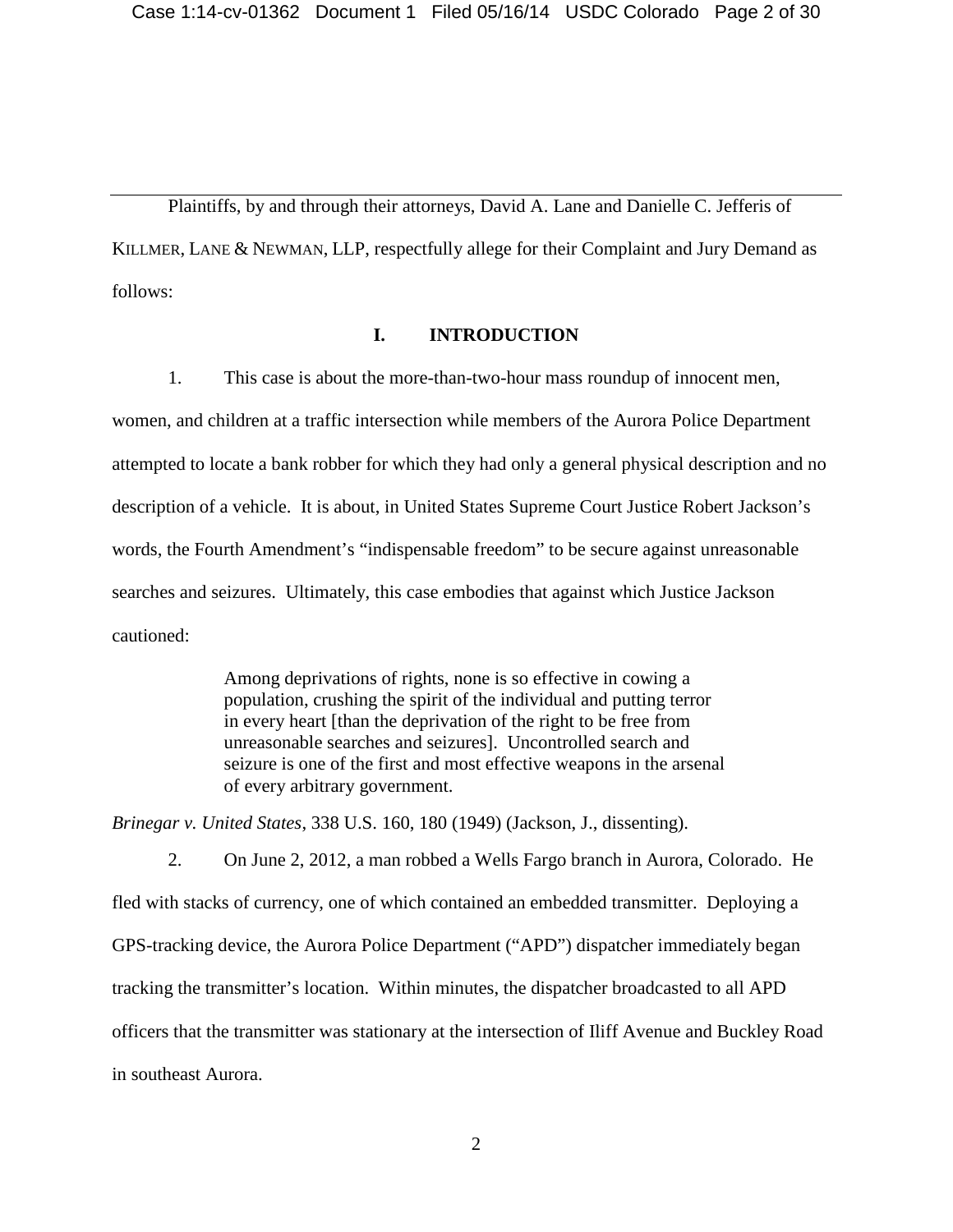3. Hearing this over the radio, APD officers in the area immediately surrounded and barricaded all nineteen vehicles stopped at the red light at that intersection. The officers had no description of the vehicle in which the robber fled and just a general physical description of the robber. The GPS-tracking device — the only tracking device within the APD's possession could track the transmitter only to within a vague perimeter of thirty-to-forty feet — roughly the zone of the entire intersection. Therefore, APD officers had no reasonable suspicion that any one of the individuals in the nineteen vehicles they rounded up at the intersection was involved in the robbery. They could not even pinpoint from which vehicle the transmitter's signal was emitted.

4. Nonetheless, the officers demanded that all vehicle occupants hold their arms up and outside of their vehicle windows. They brandished ballistic shields and pointed assault rifles directly at innocent citizens, including children under ten years old. Officers with police dogs were at the ready. No one was free to leave.

5. APD officers requested from a completely separate agency (the Federal Bureau of Investigation) a device capable of tracking more precisely the transmitter's location. But more than an hour later the device had not arrived on scene. APD officers then ordered all occupants to exit their vehicles, upon which they patted down most of the individuals for weapons and handcuffed them. They commanded that every individual sit on the curb for yet another hour, still handcuffed. They searched each vehicle without consent.

6. This all occurred despite the fact that the officers had removed and handcuffed a single individual — Christian Paetsch — from his vehicle just thirty minutes after the initial stop. And it occurred despite the fact that approximately an hour later, officers discovered a money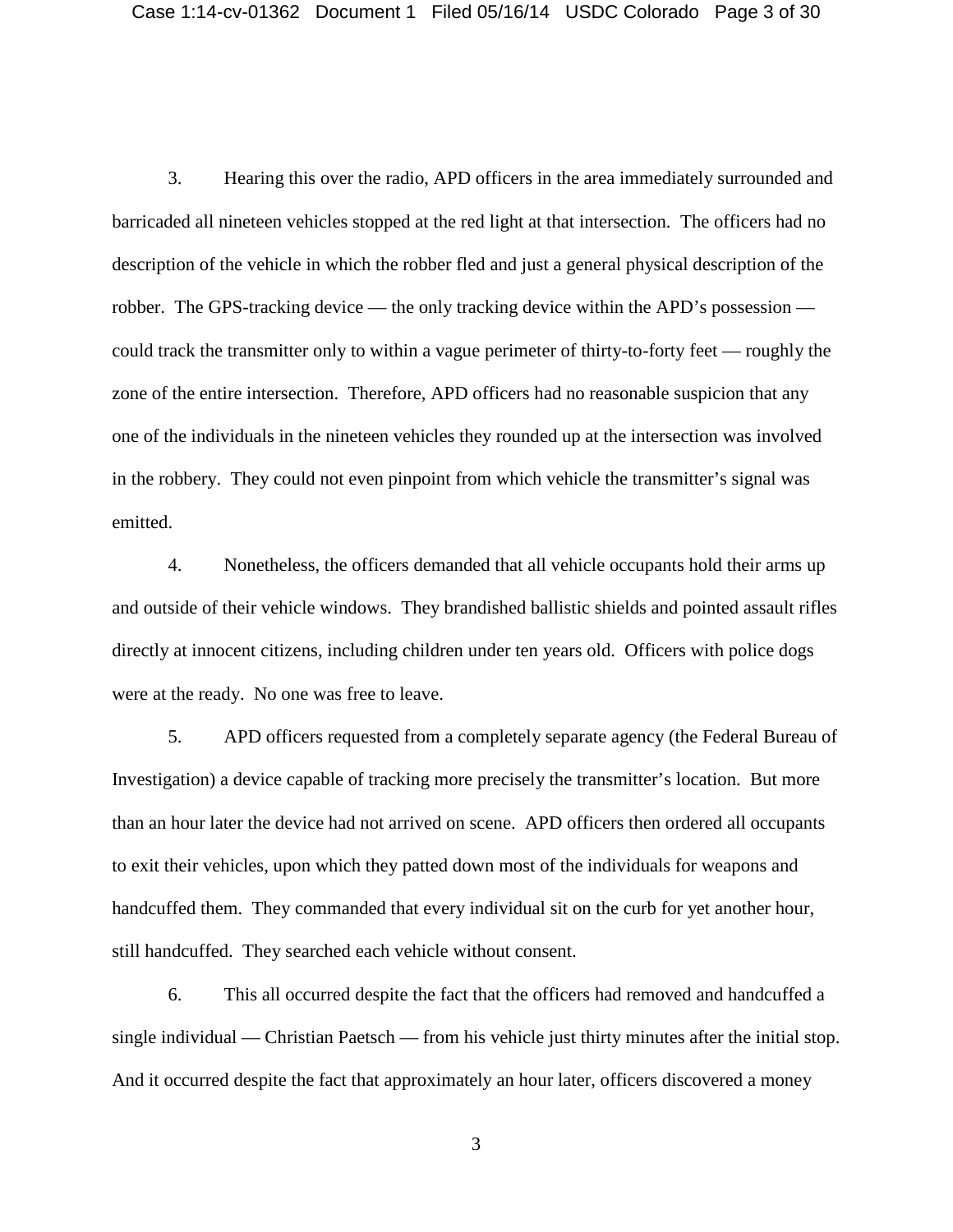band in the vehicle from which they had removed Paetsch. Officers continued to detain, remove, search, and restrain every individual at the intersection. Paetsch was eventually charged with the robbery.

7. Plaintiffs were among the twenty-eight individuals whom the Aurora Police Department rounded up, detained, removed, searched, restrained — and terrified — at the intersection that day. The APD officers had no reasonable suspicion, let alone probable cause, to believe that Plaintiffs had committed any offense. Throughout the more-than-two-hour roundup, Plaintiffs were fully compliant with the officers' demands. As detailed below, Defendants' actions exceeded all objective bounds of reasonability.

8. This is an action for damages and other relief against Defendants for violating Plaintiffs' rights under the Fourth and Fourteenth Amendments to the United States Constitution. Plaintiffs allege that Defendants violated their constitutional rights to be free from false arrests/unlawful seizures, excessive force, and unlawful searches. Defendants were acting under the color of state law and directly and/or proximately caused the deprivation of Plaintiffs' federally protected rights, as well as other injuries and damages. The individual defendants' actions were taken pursuant to Defendant City of Aurora's official custom, practice, and/or policy of conducting traffic stops and otherwise trailing bank robbery suspects that far exceed the Fourth Amendment's bounds of reasonability.

### **II. JURISDICTION AND VENUE**

9. This action arises under the Constitution and laws of the United States, including Article III, Section 1 of the United States Constitution and 42 U.S.C. § 1983. Jurisdiction is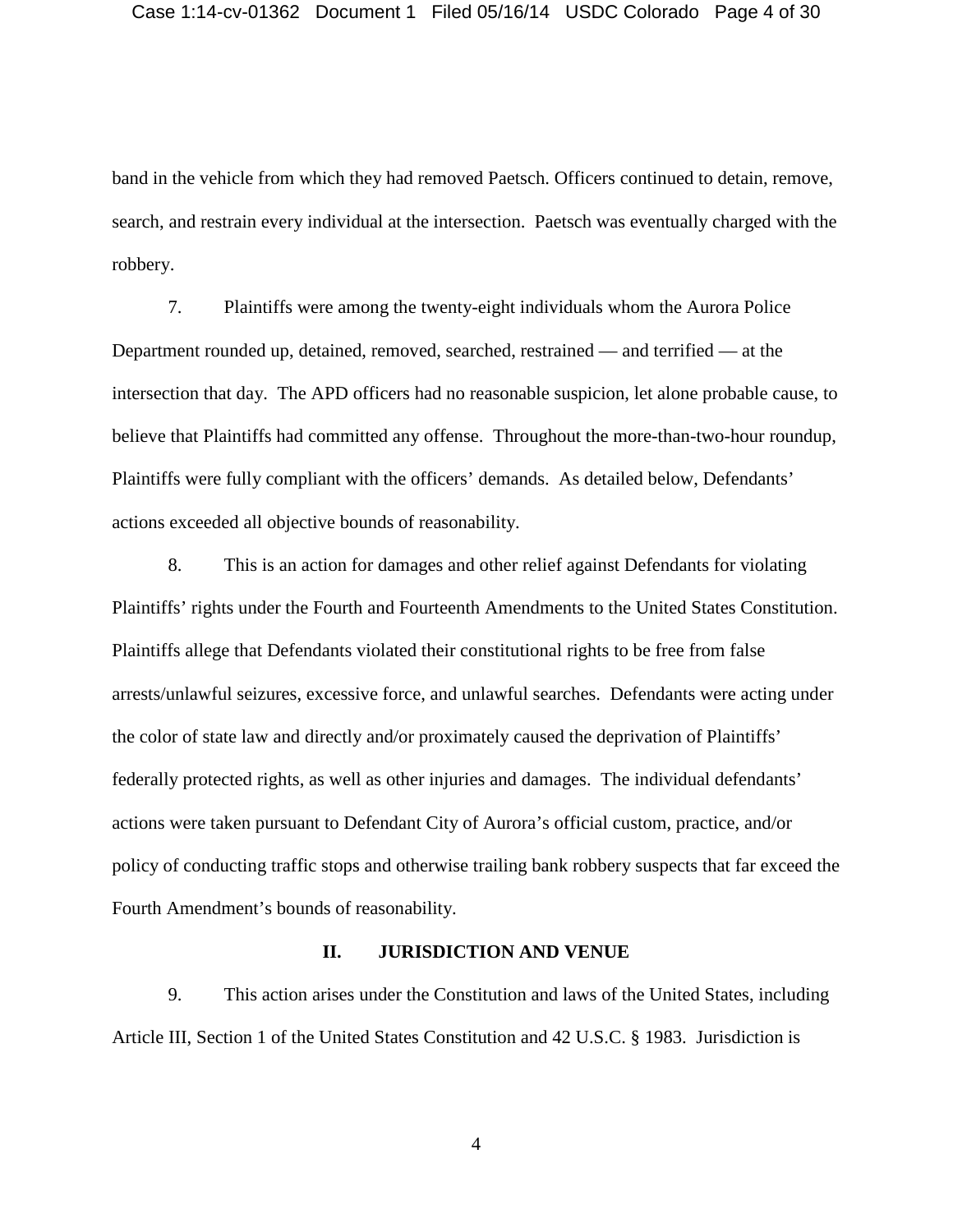conferred on this Court pursuant to 28 U.S.C. §§ 1331 and 1343. Jurisdiction supporting Plaintiffs' claims for attorneys fees is conferred by 42 U.S.C. § 1988.

10. Venue is proper in the District of Colorado pursuant to 28 U.S.C. § 1391(b). All of the events alleged herein occurred within the State of Colorado, and all of the parties were residents of the State of Colorado at all relevant times.

### **III. PARTIES**

11. At all times relevant to this Complaint, Plaintiffs were residents of and domiciled in the State of Colorado. They bring this action for themselves.

12. Plaintiff Strandberg is the natural mother of Ian Strandberg and Chloe Strandberg and, therefore, qualified to act as their next friend. She also brings this action accordingly.

13. Plaintiff Lombard is the natural mother of Tony Tweed, Tyson Tweed, and Nesiah Tweed and, therefore, qualified to act as their next friend. She also brings this action accordingly.

14. At all times relevant to this Complaint, the individual defendants were employed as law enforcement officers by the City of Aurora and acting under the color of state law.

15. At all times relevant to this Complaint, Defendant Daniel J. Oates was the Chief of the Aurora Police and acting under the color of state law.

16. Defendant City of Aurora is a political subdivision of the State of Colorado and is responsible for the supervision, training, official policies, customs, and actual practices of its agents, the Aurora Police Department and its police officers. At all times relevant to this complaint, the City of Aurora and all of its agents and employees were acting within the scope of their official duties and employment under the color of state law.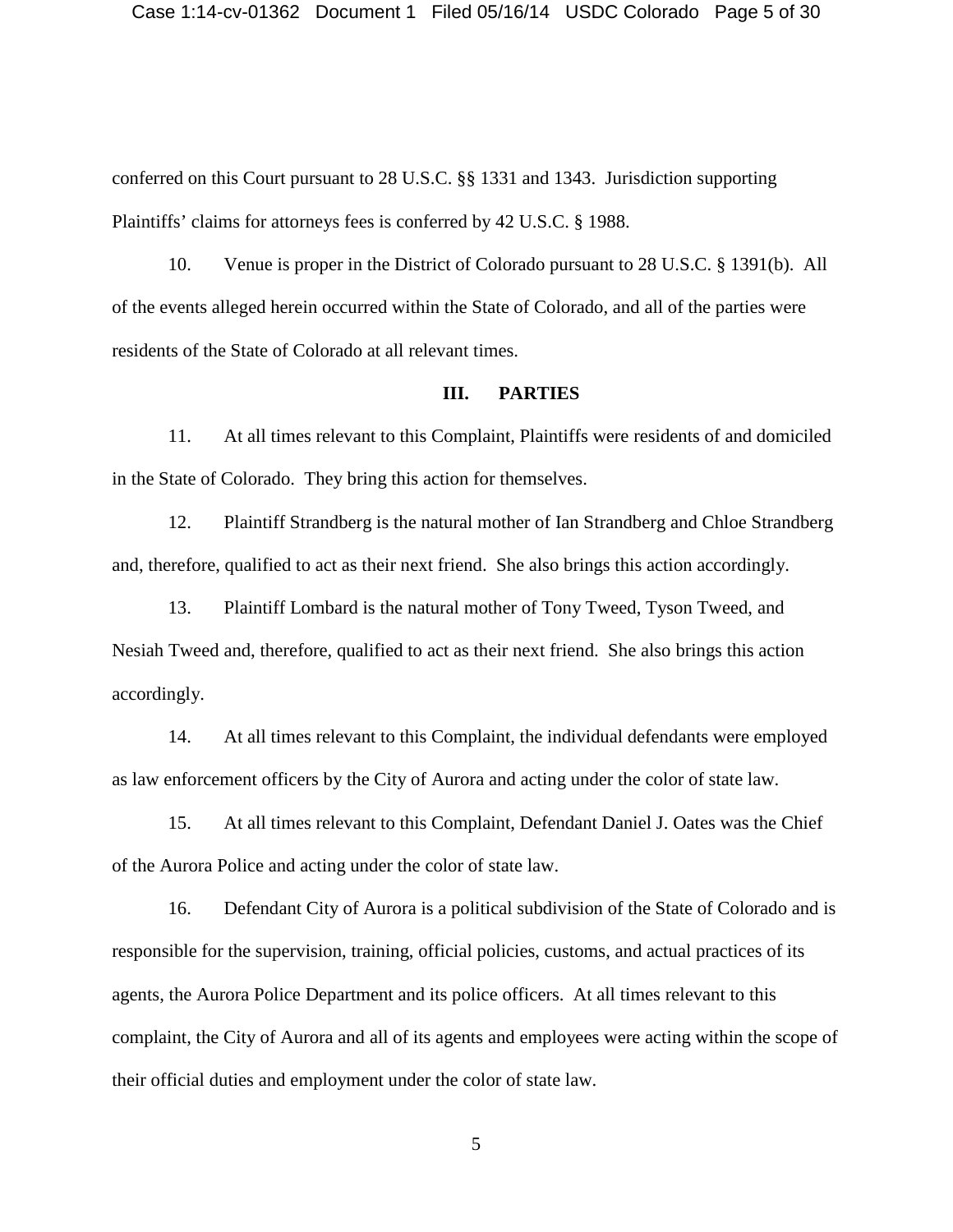## **IV. FACTUAL ALLEGATIONS**

#### *Allegations Common to all Plaintiffs*

17. Around 4:00 p.m. on Saturday, June 2, 2012, a hot summer day, Plaintiffs found themselves in the wrong place at the wrong time. Some were heading home. Others were traveling to work, to run errands, or to simply enjoy the afternoon with their families. But each stopped at the intersection of Iliff Avenue and Buckley Road in Aurora, Colorado around the same time and waited for the stoplight to turn green.

18. Iliff Avenue and Buckley Road is a major intersection in Aurora. On that Saturday afternoon, traffic in the area was moderate to heavy.

19. Unbeknownst to Plaintiffs, a lone gunman had robbed a nearby Wells Fargo bank branch just minutes before they reached the intersection. An individual at the bank described to the emergency dispatcher that the robber was a white male in his twenties or thirties, approximately 5'6", 130 pounds, and wearing a beehive mask, a dark green hooded jacket, and dark pants. The individual stated also that the robber yelled repeatedly, "Get down!" while inside the bank.

20. The robber fled with a stack of currency that contained a hidden location transmitter. When the transmitter was lifted from its base plate in the cashier's drawer, it began sending signals regarding its location to the Aurora Police Department.

21. As soon as the robber left the bank, the APD dispatcher began live monitoring the transmitter's movements via a GPS-tracking device. The dispatcher broadcasted the transmitter's position to all officers every few seconds. Officers not dispatched to the bank were instructed to follow the transmitter's movements.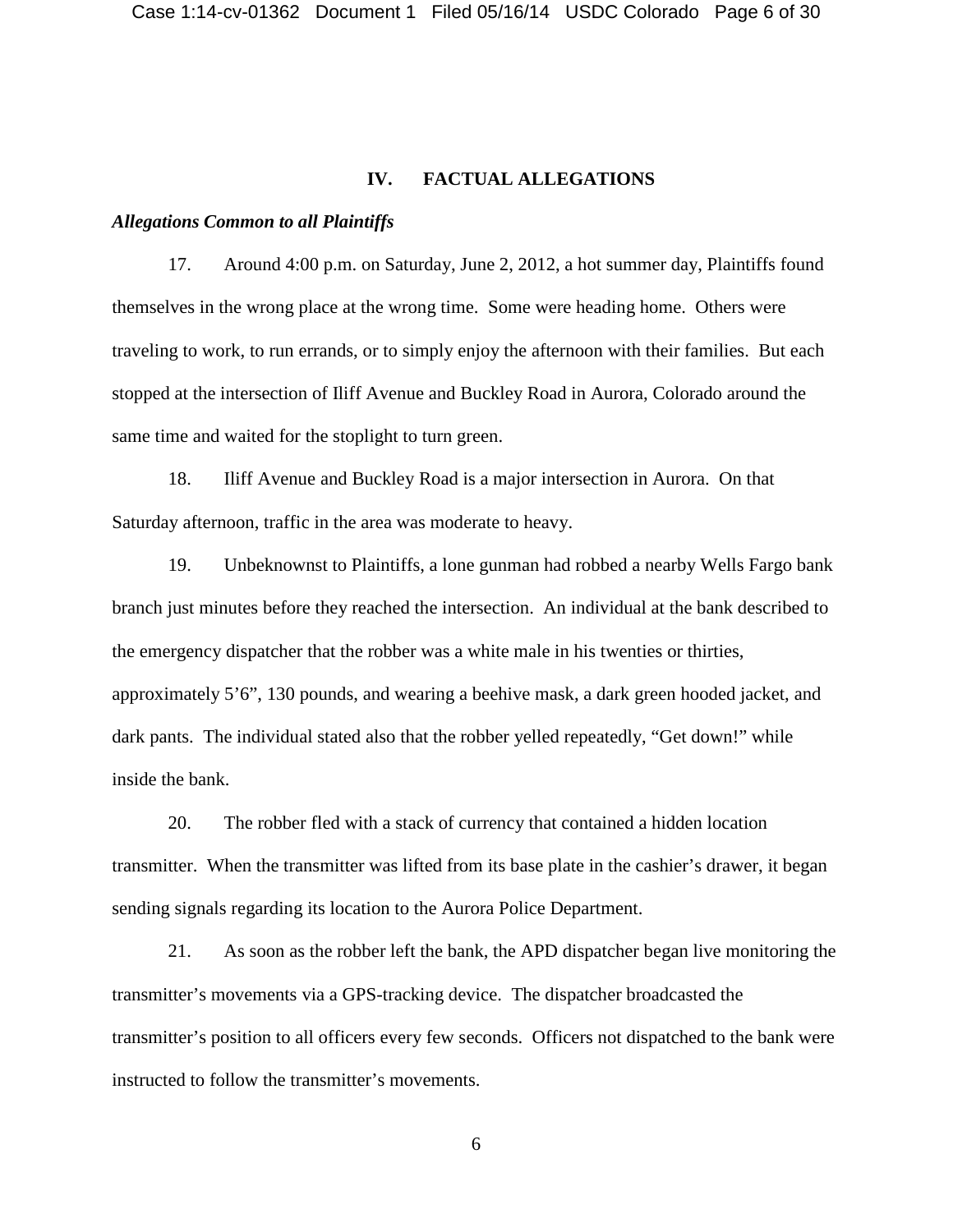22. There was, however, no hot pursuit or chase or otherwise exigent circumstance surrounding the robber's flight from the bank.

23. Defendant Kristopher McDowell was following the dispatcher's live reports of the transmitter's movements. When he heard that the transmitter was stationary at Iliff Avenue and Buckley Road, he jumped out of his patrol vehicle and ordered all of the vehicles to remain where they were.

24. Within seconds, additional APD officers in the area arrived and stormed from their patrol vehicles with weapons drawn, ballistic shields wielded, and K9s ready. They screamed at every occupant of every vehicle at the intersection — twenty-eight occupants, including children, in nineteen vehicles — to look straight ahead, put their hands in the air, and hold their arms out of their windows.

25. The officers would not permit anyone to shut off their vehicle's ignition, put their vehicle in park, or lift their parking brakes.

26. No one was free to leave the intersection.

27. At least sixteen patrol vehicles surrounded the intersection.

28. Defendant Christen Lertch heard Defendant McDowell report over the radio that McDowell had stopped all traffic at the intersection. Defendant Lertch arrived at the intersection just minutes after the initial roundup.

29. Defendant Lertch, a lieutenant, was the highest-ranking commanding officer on scene.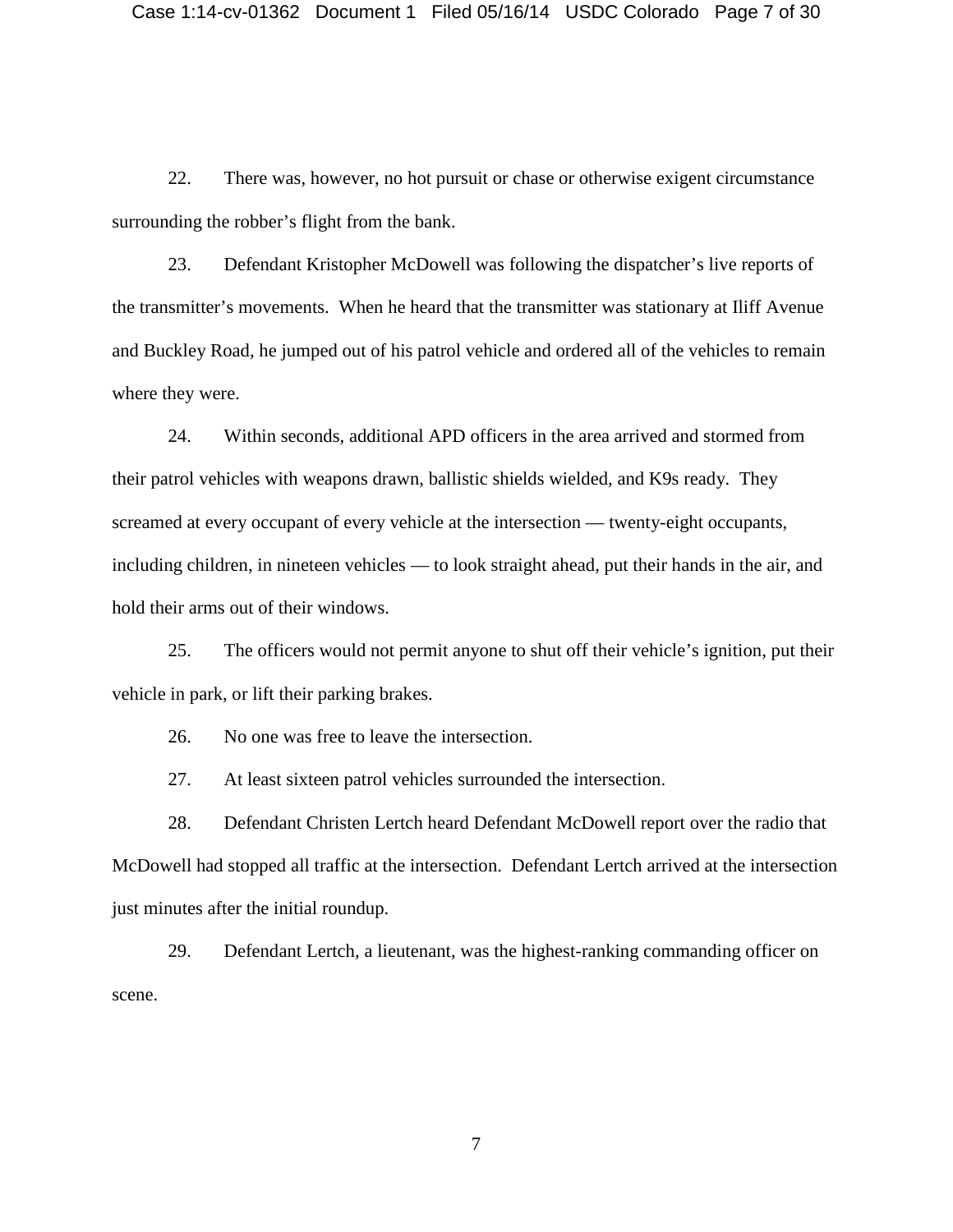30. Although they were tracking its location and movements, none of the officers knew which vehicle contained the stolen transmitter because the GPS tracker could only pinpoint the transmitter's location to within thirty-to-forty feet — the zone of the entire intersection.

31. A more accurate type of tracking device — a handheld beacon — was necessary to home in on the near-exact location of the transmitter.

32. The only agency within the entire Denver metropolitan area to possess this sort of handheld beacon was the FBI, which held the beacon in its Safe Streets Task Force office located in downtown Denver. The Safe Streets office is closed on Saturdays.

33. Banks throughout Aurora are open on Saturdays and, thus, could be robbed on Saturdays.

34. Despite this possibility, Defendant Daniel J. Oates, Chief of the Aurora Police Department, did not procure for the Department its own handheld beacon so that APD officers could track more accurately and with more precision bank robbers who flee with embedded transmitters.

35. Instead, Defendant Oates relied on the FBI's Safe Streets Task Force to provide the handheld beacon, knowing that the task force's office is a substantial distance from many points in Aurora and, unlike the Aurora Police Department, may be closed at times when APD officers need the beacon.

36. Because the Aurora Police Department did not possess the more-precise handheld beacon, Defendant Lertch requested via dispatch that an FBI Safe Streets Task Force officer bring one of their handheld beacons to the scene. At 4:15 p.m., the dispatcher informed Lertch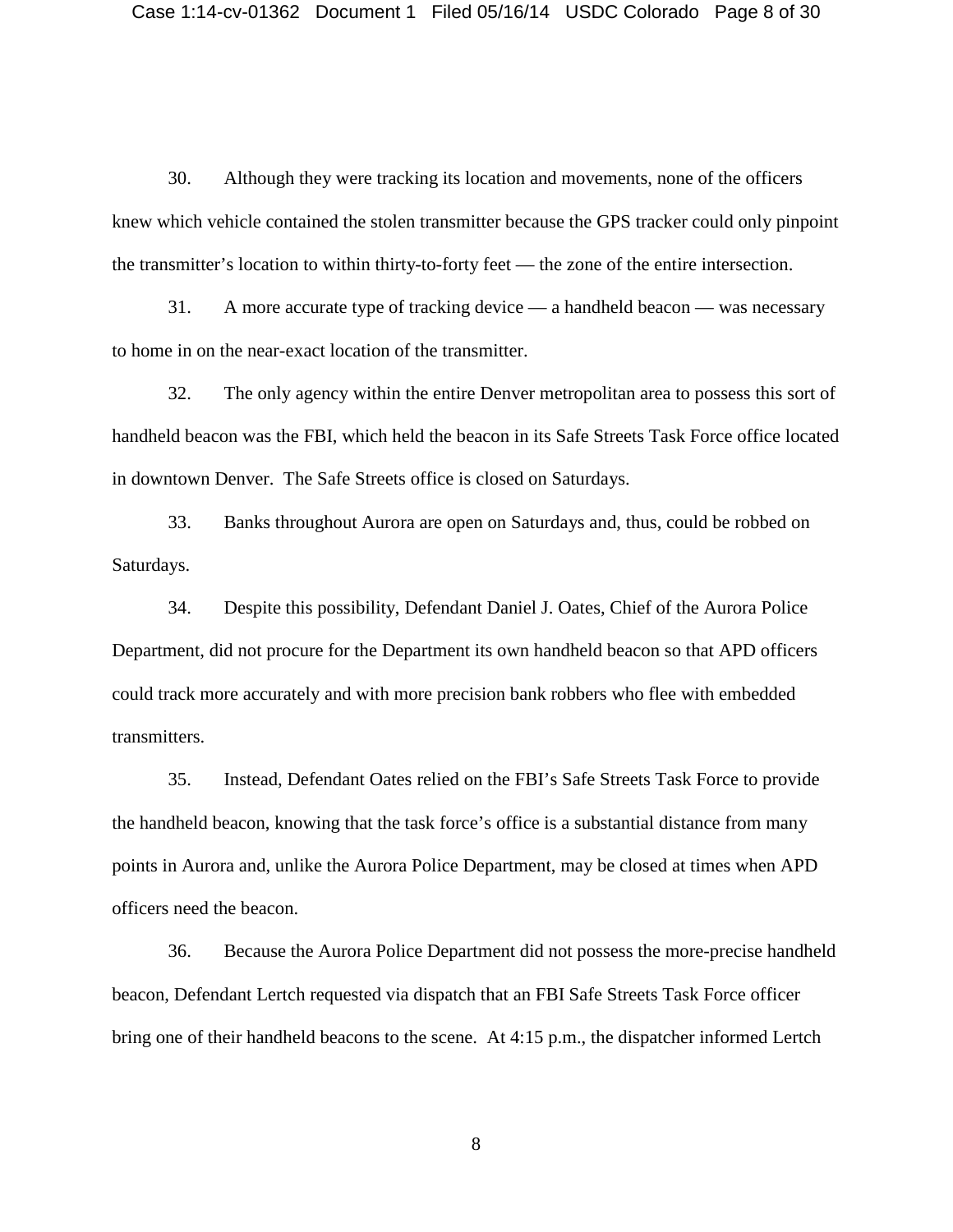that a Task Force officer was "en route" with the beacon and would arrive in twenty to thirty minutes.

37. Defendant Lertch ordered the officers on scene to maintain their positions and await the arrival of the Task Ford office with the beacon.

38. Despite having the general description of the robber — a white male in his twenties or thirties, approximately 5'6" and 130 pounds — Defendant Lertch also ordered the officers to identify anyone in the stopped vehicles who appeared "overly nervous or anxious" or refused to raise their hands and arms.

39. Officers, weapons still drawn, proceeded to each vehicle. They pointed assault rifles and other weapons at close range and brandished ballistic shields toward innocent drivers and passengers, including children, as depicted in the following photographs:

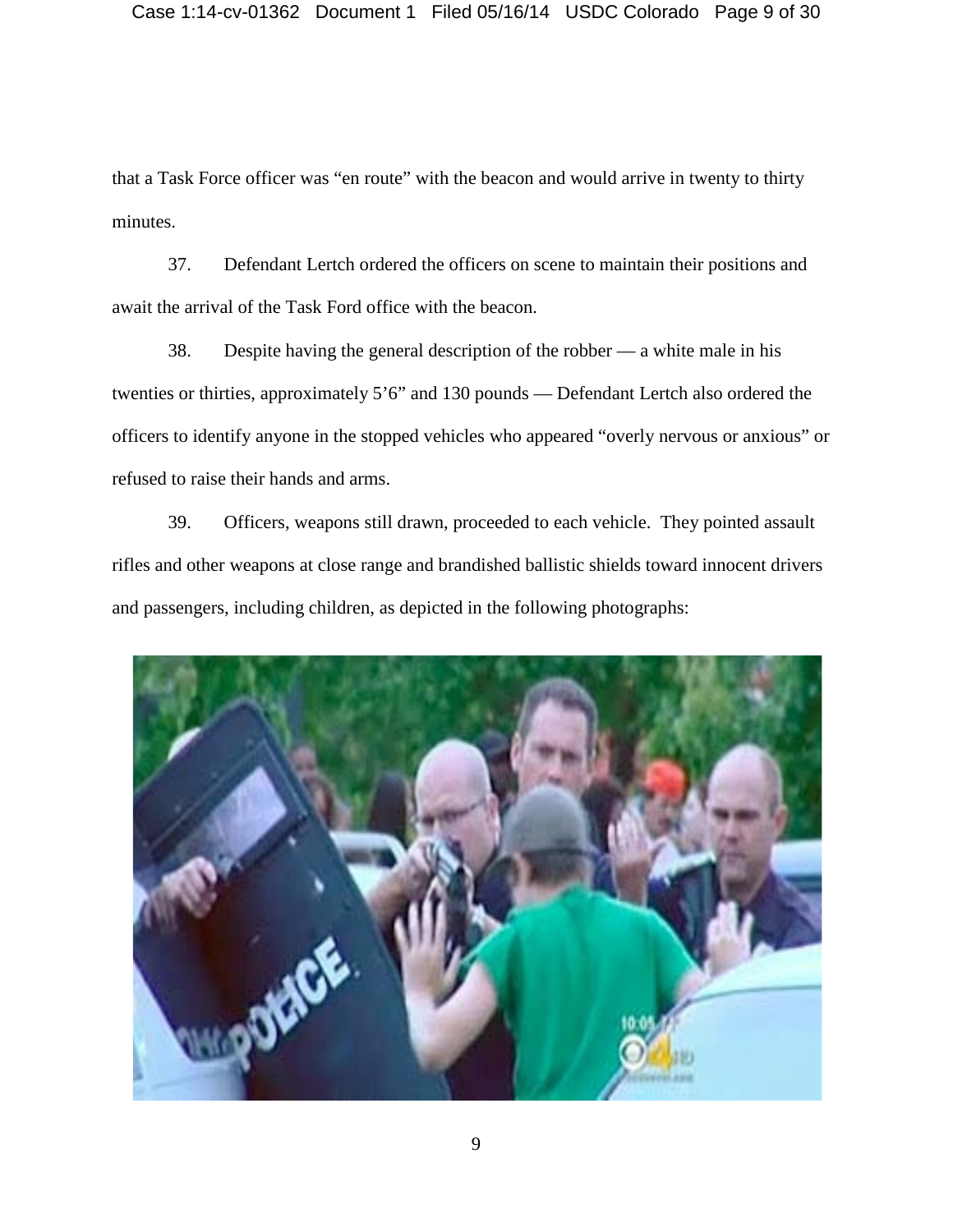

40. At 4:20 p.m., the dispatcher informed Defendant Lertch that the Task Force officer was still "10 minutes from I70/I25." This meant that the officer was at least an additional twenty-five minutes from the scene of the roundup.

41. Thirty minutes after the initial roundup, the Task Force officer still had not arrived with the handheld beacon. Plaintiffs were still holding their arms outside of their vehicle windows. The drivers were still applying the brake pedal to their still-running vehicles. Officers were still pointing rifles at them.

42. Around that same time, approximately thirty minutes after the initial roundup, officers observed an individual in a vehicle near the rear of the intersection who appeared overly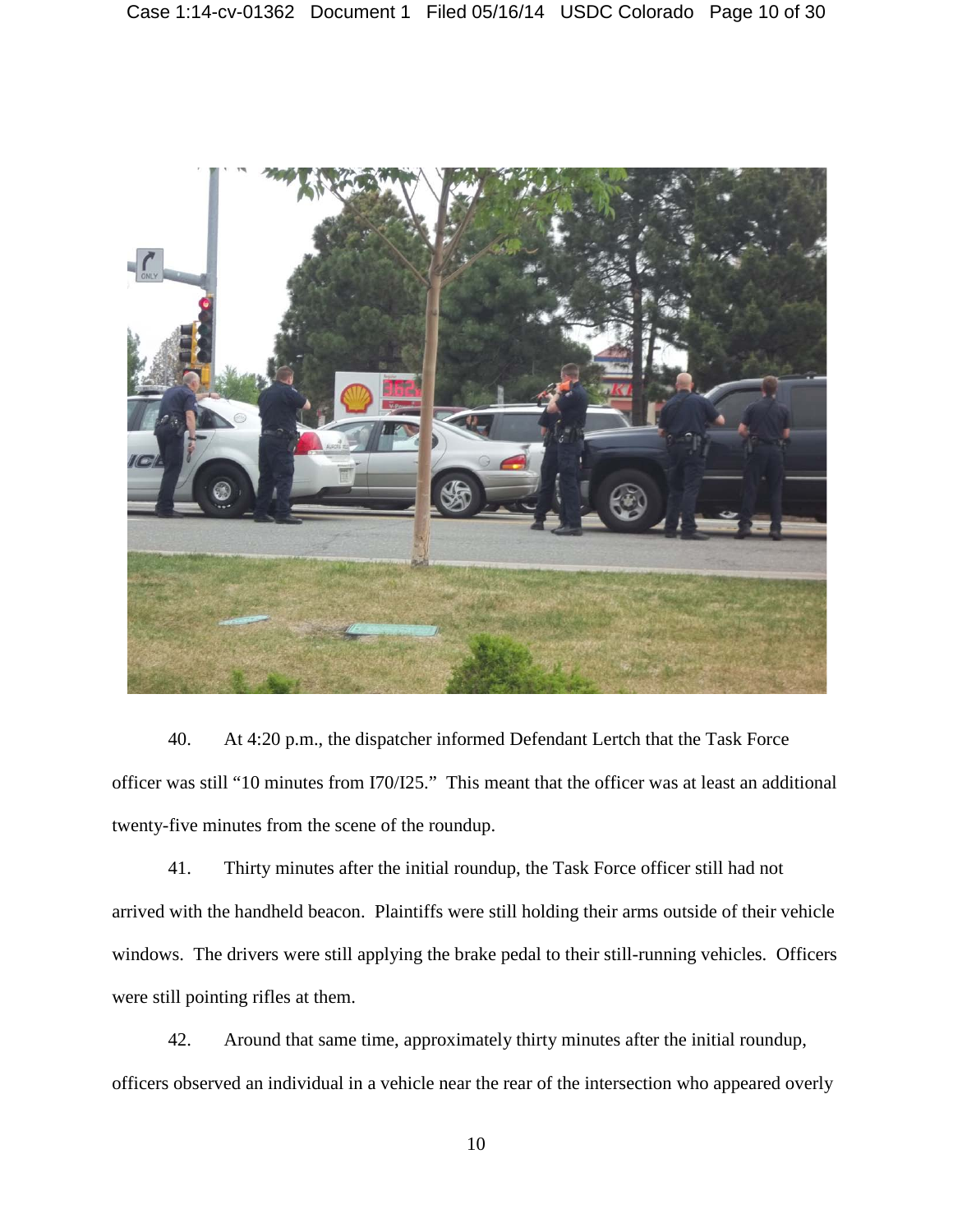nervous and was perspiring heavily. Based on his behavior, officers ordered him out of his vehicle. He complied. Officers handcuffed him and ordered him to sit on the nearby curb.

43. At 4:37 p.m., the dispatcher advised Defendant Lertch that it would take the Task Force officer yet another twenty or thirty minutes to arrive to the scene. The officer had to travel to the Safe Streets office in downtown Denver to obtain the beacon (because the office was closed that day) and transport it to the scene of the roundup in southeast Aurora.

44. Defendant Lertch waited another twenty to thirty minutes. He then asked the dispatcher to instruct the Task Force officer to contact him via his cell phone. The Task Force officer did so and advised Lertch that he was (still) en route.

45. The Task Force officer did not arrive with the handheld beacon until nearly one hour after the initial roundup.

46. Defendant Lertch urged the officer who arrived with the device to act quickly. The officer attempted to activate the device but, as Lertch soon realized, the officer did not actually know how to properly use it.

47. At this point, APD officers had held Plaintiffs in that terrifying, hostile state for an hour while Lertch waited for an officer to bring a device from the other side of the metropolitan area — a device that the Aurora Police Department could have, but did not, possess — only to discover that the officer did not know how to use the device. APD officers still could not pinpoint precisely which vehicle contained the transmitter — one hour after the initial roundup and one hour after Plaintiffs were first ordered to put their arms up and outside of their vehicle windows. Nonetheless, the APD officers, and Lertch specifically, did not permit Plaintiffs to leave.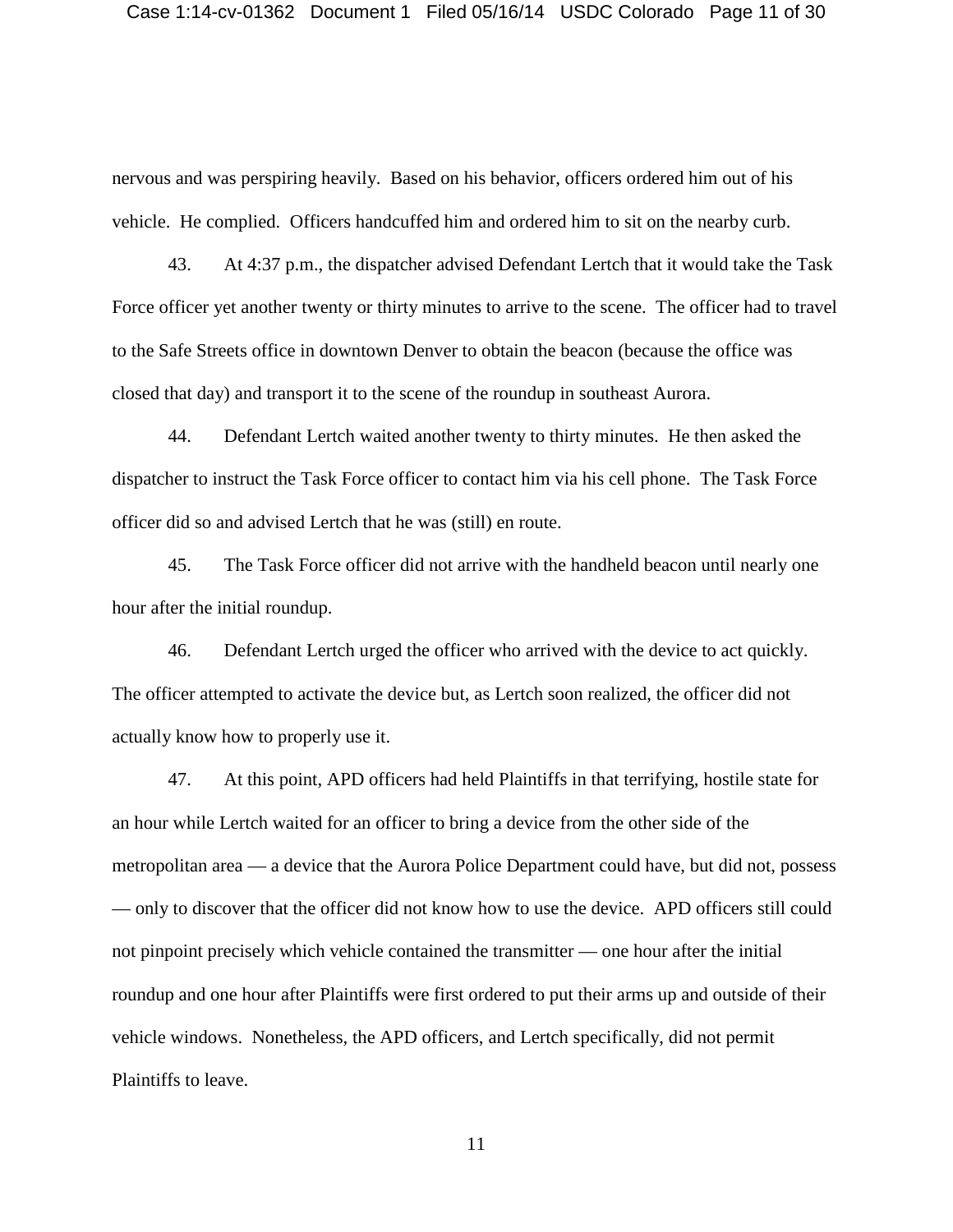48. Defendant Lertch then ordered the APD officers to remove every person from every vehicle. Lertch ordered the officers to do this despite having no probable cause or reasonable suspicion that any particular individual had committed any offense. Most individuals did not even resemble the robber's description — a white male in his twenties or thirties, 5'6" and 130 pounds.

49. Officers removed vehicle occupants with varying degrees of force, as detailed below.

50. Officers then forced everyone at the intersection to sit on the curb for another hour. Still, no one was free to leave, and many were handcuffed, as depicted in the following photograph:

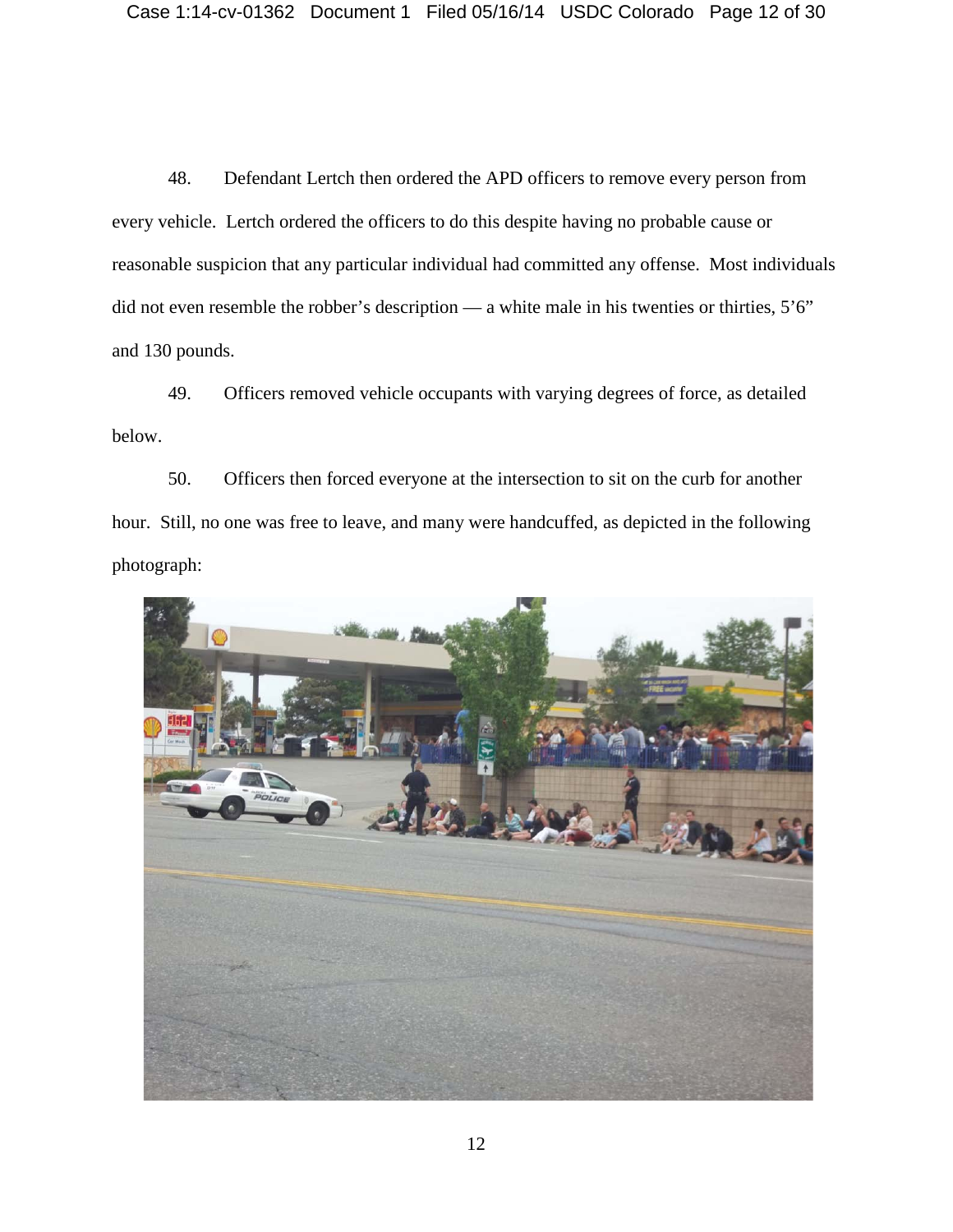51. At 5:28 p.m. — nearly ninety minutes after the initial roundup — an officer broadcasted over his radio that he observed a money band in the passenger seat of the fourth vehicle back from the front of one of the intersection's turning lanes.

52. A second FBI agent finally arrived on the scene. He knew how to operate the handheld beacon and, nearly immediately, received a strong signal from the vehicle in which the officer observed the money band. This was the same vehicle from which the nervous, perspiring individual had been removed one hour before.

53. The nervous individual was Christian Paetsch — the man later charged with the bank robbery.

54. In other words, officers removed and secured the robbery suspect approximately thirty minutes after the initial roundup but continued to prohibit everyone else from leaving the scene for an additional two hours.

55. If the Aurora Police Department had possessed its own handheld beacon, an APD officer could have brought it to the scene immediately and, within minutes of the initial roundup, identified the vehicle containing the transmitter.

56. No one caught in the roundup was permitted to leave the intersection for approximately two-and-a-half hours.

57. Defendant Oates has publicly defended the officers' actions and affirmed that they acted pursuant to APD policy, practice, and custom.

58. In the days following the roundup, however, Defendant Oates phoned each Plaintiff individually to apologize for the ordeal.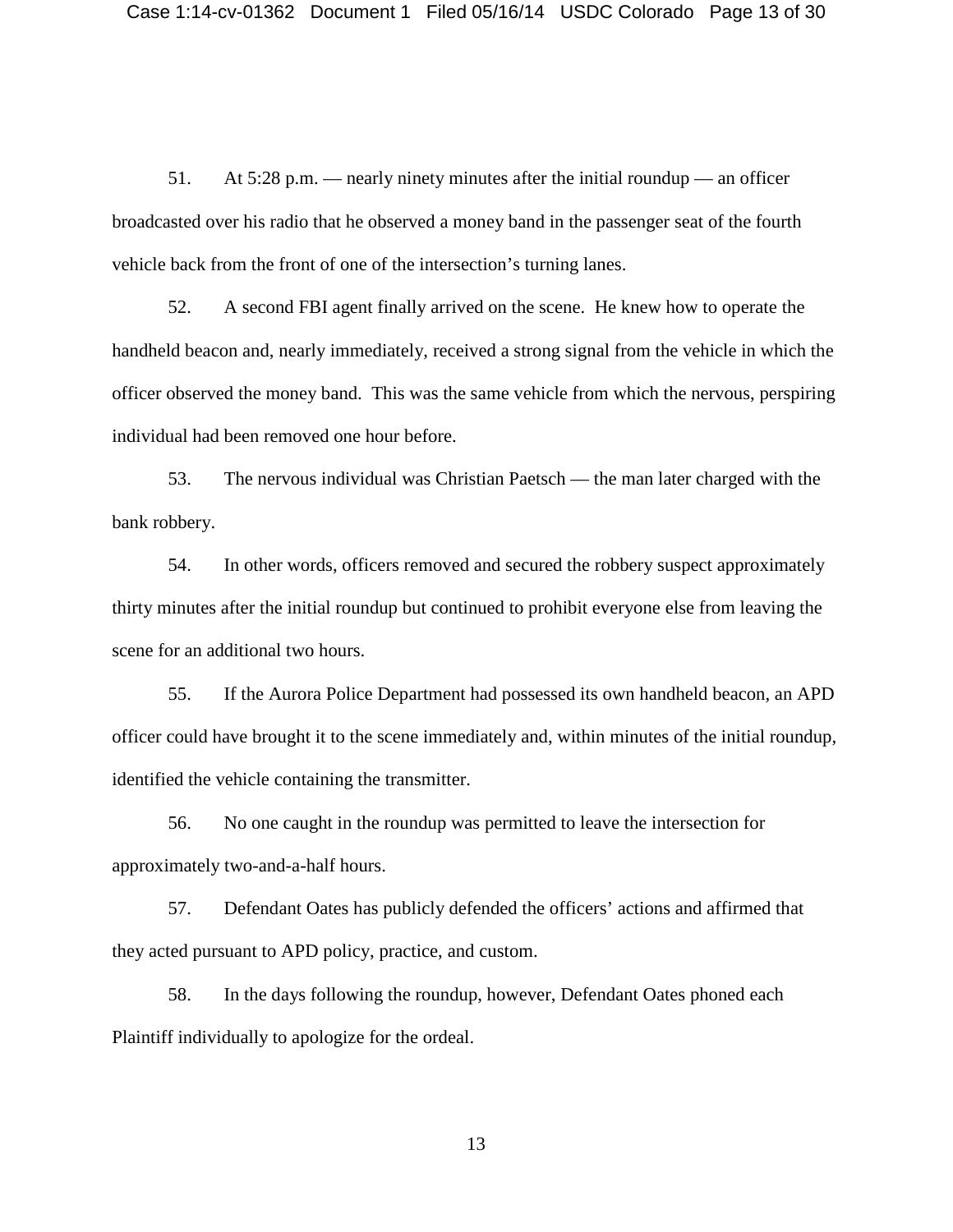### *Allegations of Plaintiff Timothy Olson*

59. Upon information and belief, Defendant Richard Ray forced Plaintiff Olson out of his vehicle and demanded that Mr. Olson get on his knees.

60. Mr. Olson attempted to explain to Defendant Ray and the other officers nearby that he had had multiple back and knee surgeries and permanent nerve damage, so kneeling was painful for him. Nevertheless, Defendant Ray continued to scream at Mr. Olson to do so while waving his shotgun near Mr. Olson's face.

61. Mr. Olson complied, and the pain in his lower back caused him to fall face forward onto the pavement.

62. As Mr. Olson attempted to get up, Defendant Ray yanked Mr. Olson's arm so violently behind his back while cuffing him that he injured Mr. Olson's shoulder.

63. Mr. Olson continued to try to explain to the officers nearby, including Defendant Ray, that they were hurting him. Although he was complying with all of their demands, Defendant Ray callously responded, "Quit resisting."

64. After handcuffing him, Defendant Ray patted down Mr. Olson, despite having no probable cause or reasonable suspicion that Mr. Olson carried a weapon or otherwise posed a threat.

65. Mr. Olson is in his mid-fifties. He is nearly six feet tall and weighs much more than 130 pounds. He did not match the description of the robber whom witnesses described as a twenty- or thirty-year-old man, 5'6" and 130 pounds.

66. Officers then marched Mr. Olson to the curb and forced him to sit there, still handcuffed. The pain in his lower back and legs was severe.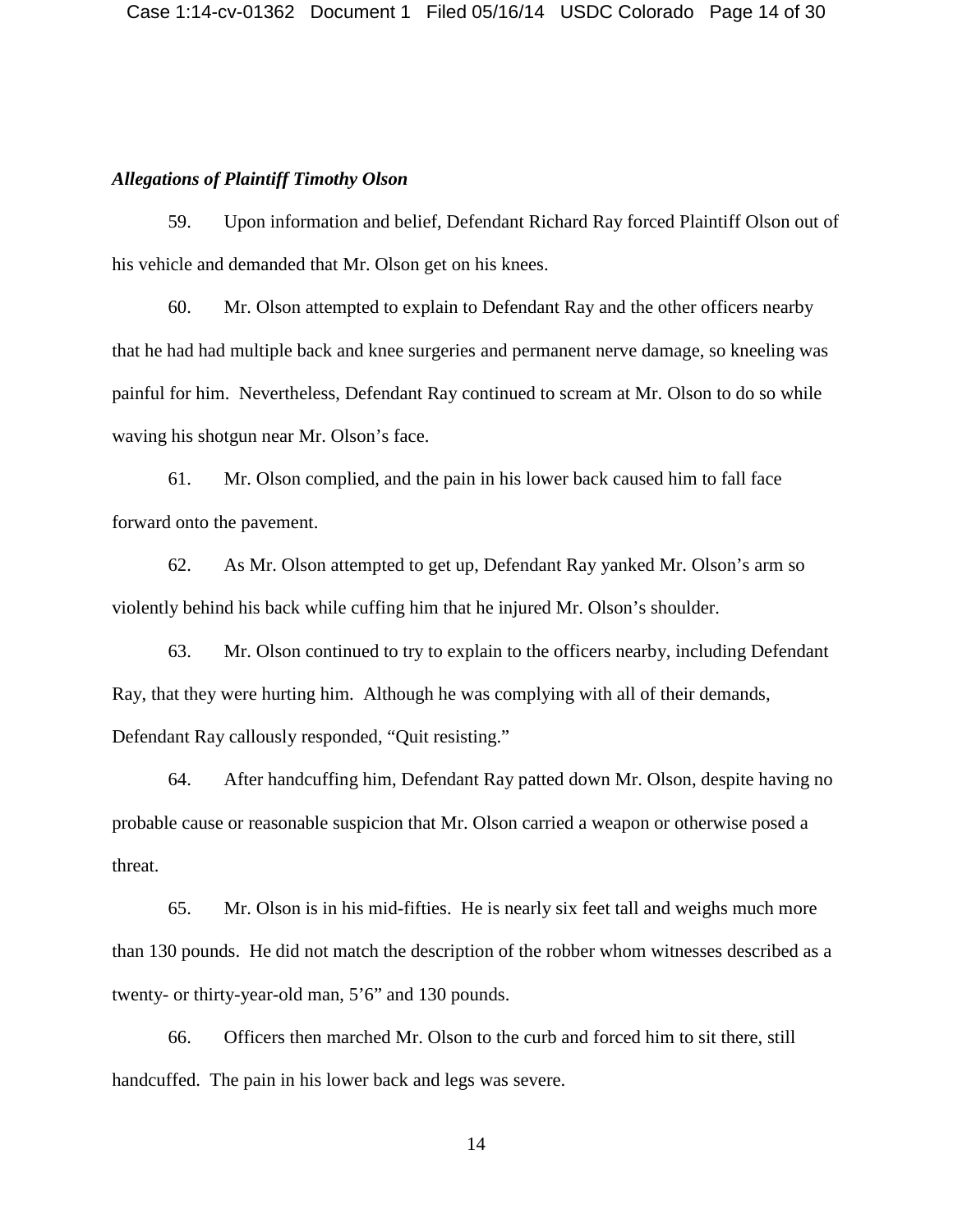67. Mr. Olson appears in the red jacket in the following photograph:



68. An officer then asked Mr. Olson to sign a waiver permitting them to search his vehicle. Mr. Olson refused. Another officer then stated that it does not matter whether Mr. Olson signed the release because a suspect was apprehended. Hearing this, Mr. Olson signed the release. Defendant Michael David Prince then searched Mr. Olson's vehicle while Mr. Olson remained handcuffed.

69. After the officers finally removed the cuffs, Mr. Olson returned to his vehicle. As he was getting inside, another officer demanded that he exit his vehicle yet again. They searched his vehicle a second time — still with no probable cause or reasonable suspicion that Mr. Olson had done anything wrong.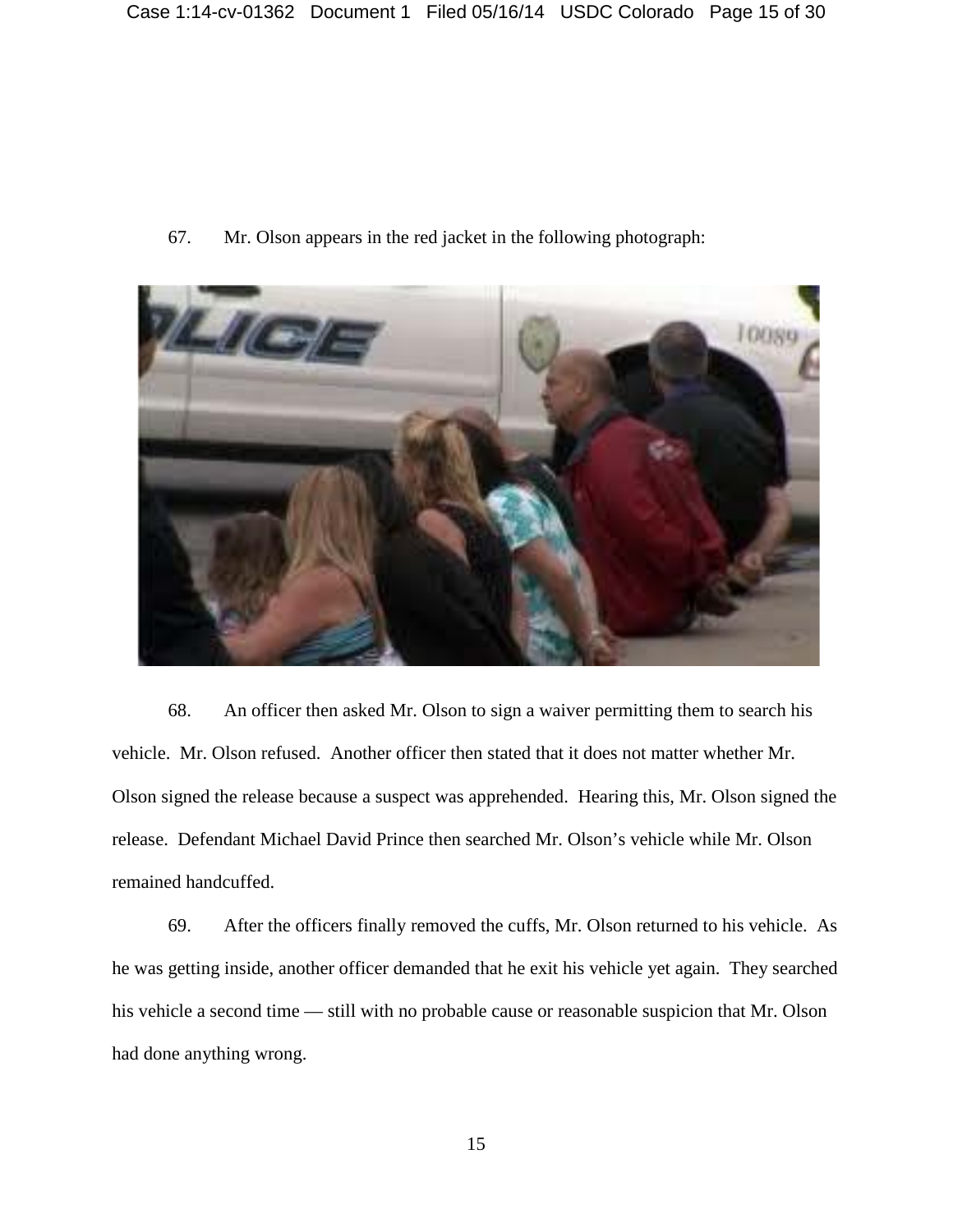70. Mr. Olson still suffers pain as a result of the shoulder injury. His doctor diagnosed him as having a bruised bursa. He received a steroid shot, but the pain still affects his ability to do his job, as well as everyday tasks, such as driving.

71. Mr. Olson also suffered and continues to suffer physical and emotional damages.

# *Allegations of Plaintiff Mary Ann Lombardi*

72. Upon information and belief, Defendant McDowell forced Ms. Lombardi out of her vehicle, patted her down, and handcuffed her, despite having no probable cause or reasonable suspicion that she possessed a weapon or otherwise posed a threat.

73. Defendant McDowell then marched Ms. Lombardi to the curb and forced her to sit, still handcuffed.

74. Ms. Lombardi's handcuffs were very tight. She asked an officer if he could loosen them, explaining that they were painful and that she was on the verge of suffering an anxiety attack. He bluntly refused to do so.

75. Officers informed Ms. Lombardi that they were going to search her vehicle. They stated that if she refused to let them, she would be arrested.

76. Officers then proceeded to search Ms. Lombardi's vehicle without her consent.

77. When her handcuffs were finally removed, Ms. Lombardi had deep, red marks on her wrists that were visible for days following the incident.

78. Ms. Lombardi works at a financial institution and is required to be bonded. Ms. Lombardi appeared in the extensive media coverage of the incident with her hands in the air while in the presence of law enforcement. Defendants put Ms. Lombardi's job and professional reputation at risk.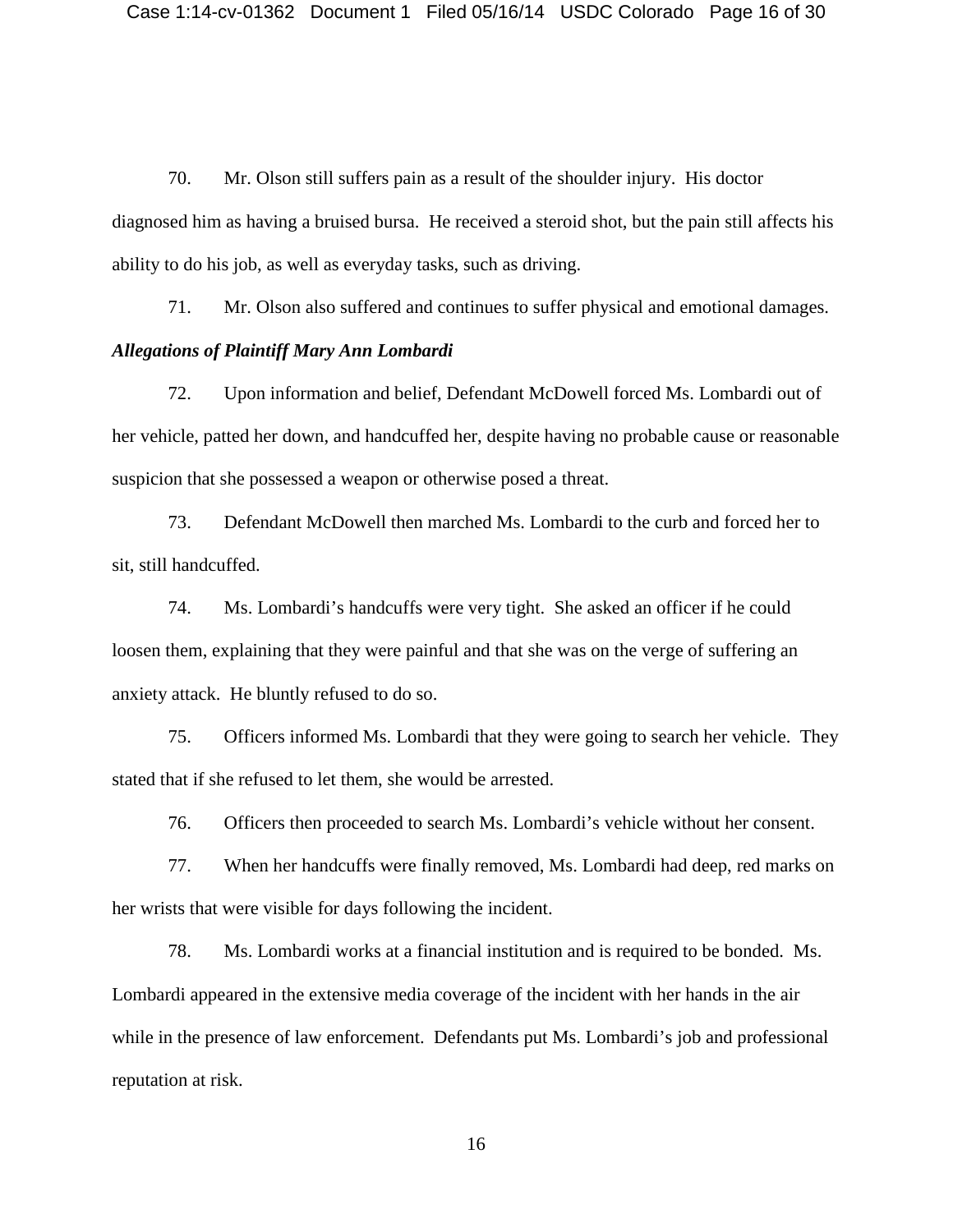- 79. Ms. Lombardi suffered and continues to suffer emotional damages.
- 80. Ms. Lombardi appears in the following photograph, surrounded by three officers,

at least two of whom are pointed their weapons directly at her and at close-range:



# *Allegations of Plaintiffs Crystal DeGuzman and Michael Hance*

81. Upon information and belief, Defendants Brandt A. Smith and A. Todd Chanos forced Ms. DeGuzman and her son, Michael Hance, out of their vehicle, patted them down, and handcuffed them, despite having no probable cause or reasonable suspicion that they possessed a weapon or otherwise posed a threat.

82. Defendants Smith and Chanos then marched Ms. DeGuzman and Mr. Hance backwards to the curb and forced them to sit, still handcuffed.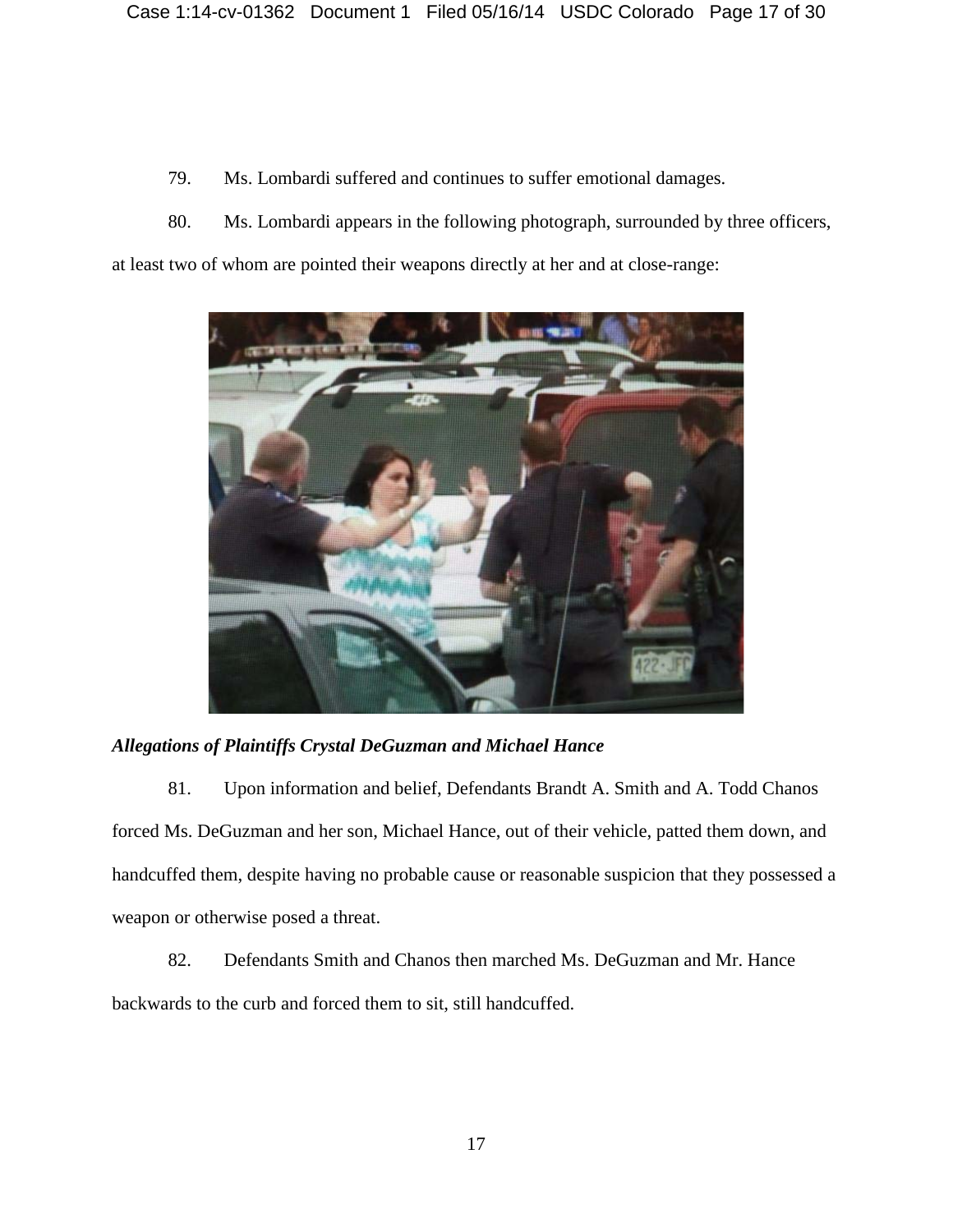83. Ms. DeGuzman suffered a panic attack. She pleaded with an officer for assistance, but the officer callously told her to simply take a deep breath. As her panic attack continued, the officer did not provide any assistance.

84. Ms. DeGuzman's hands turned blue due to the tightness of the handcuffs.

85. Defendant Smith demanded that Ms. DeGuzman sign a waiver consenting to a search of her vehicle. She did not want to sign the waiver, but she felt pressured to do so.

86. Officers then proceeded to search her vehicle without her actual consent.

87. Ms. DeGuzman and her son suffered and continue to suffer emotional damages.

#### *Allegations of Plaintiff Enrique Nunez*

88. Upon information and belief, Defendant Ray ordered Plaintiff Nunez to exit his vehicle from the passenger side.

89. Defendant Ray patted down and handcuffed Mr. Nunez without probable cause or reasonable suspicion that Mr. Nunez possessed a weapon or otherwise posed a threat.

90. Defendant Ray then marched Mr. Nunez to the curb and forced him to sit there, still handcuffed.

91. Mr. Nunez's handcuffs were very tight. He asked an officer to loosen them, but the officer ignored him and walked away.

92. Mr. Nunez suffered a pinched nerve because of the tight handcuffs. The pain persists to this day.

93. Officers searched Mr. Nunez's vehicle without his knowledge or consent.

94. Mr. Nunez also suffered and continues to suffer physical and emotional damages.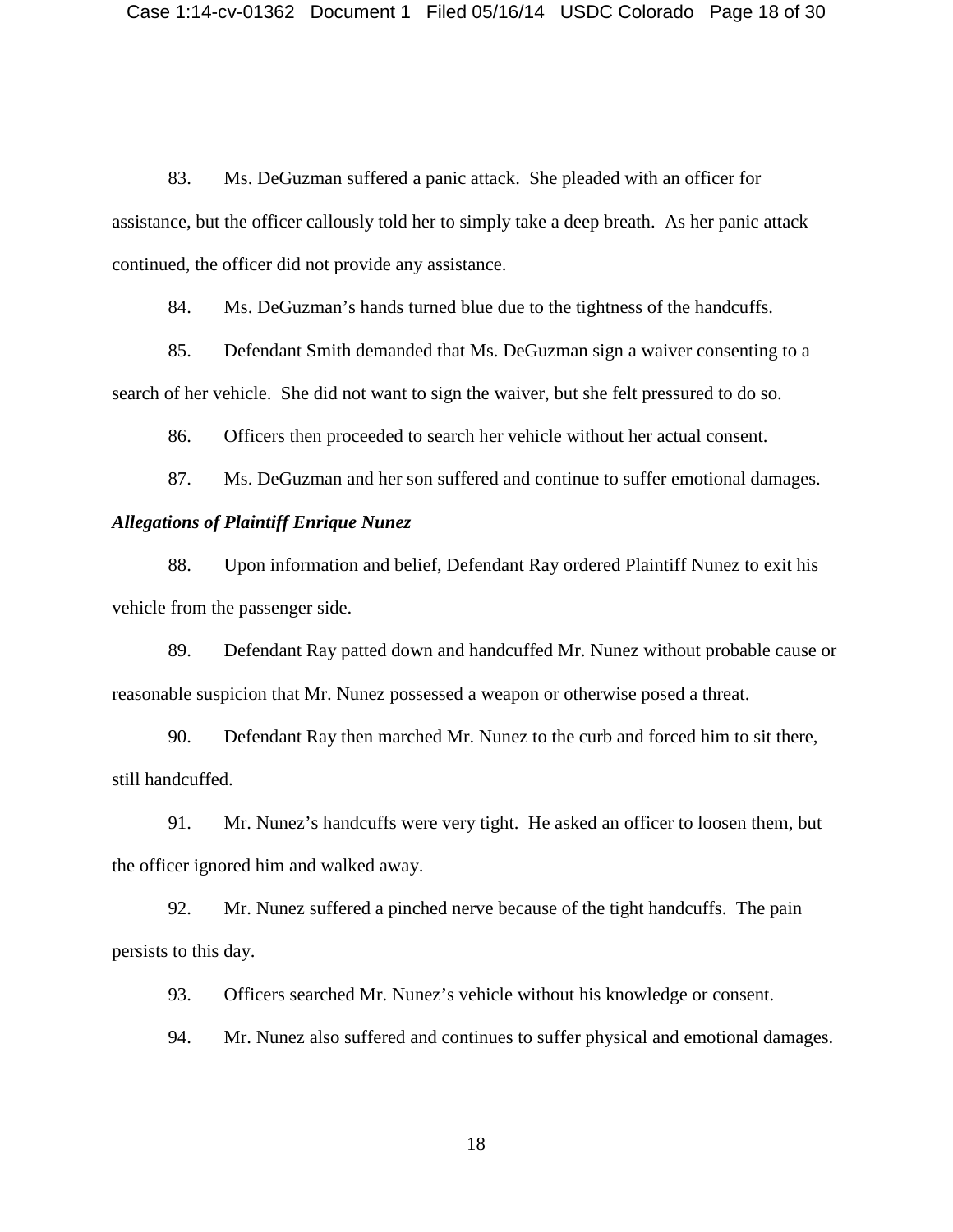### *Allegations of Plaintiff Denise Burke*

95. Upon information and belief, Defendant Chanos patted down and handcuffed Ms. Burke without probable cause or reasonable suspicion that she possessed a weapon or otherwise posed a threat.

96. Defendant Chanos marched Ms. Burke to the curb and forced her to sit there still handcuffed.

97. Officers then searched Ms. Burke's vehicle without her knowledge or consent.

98. Ms. Burke suffered and continues to suffer physical and emotional damages.

# *Allegations of Plaintiffs Marci Strandberg and Her Minor Children, Ian and Chloe Strandberg*

99. Ms. Strandberg's son, Ian Strandberg, was seven years old at the time of the incident. He suffered an asthma attack soon after the stop commenced. Prior to being forced out of her vehicle, Ms. Strandberg pleaded with officers to allow her to lower her arms so that she could reach for her son's inhaler, but the officers callously refused, letting the child continue to suffer through the attack.

100. Ms. Strandberg was diagnosed with Epilepsy in March 2012. She feared that she would suffer a seizure during the stop.

101. Upon information and belief, Defendant McDowell demanded that Ms. Strandberg and her children get out of her vehicle. She refused to allow him to handcuff her because she had to carry her four-year-old daughter, Chloe Strandberg, as they walked to the curb.

102. The officers forced Ms. Strandberg and her children to remain on the curb.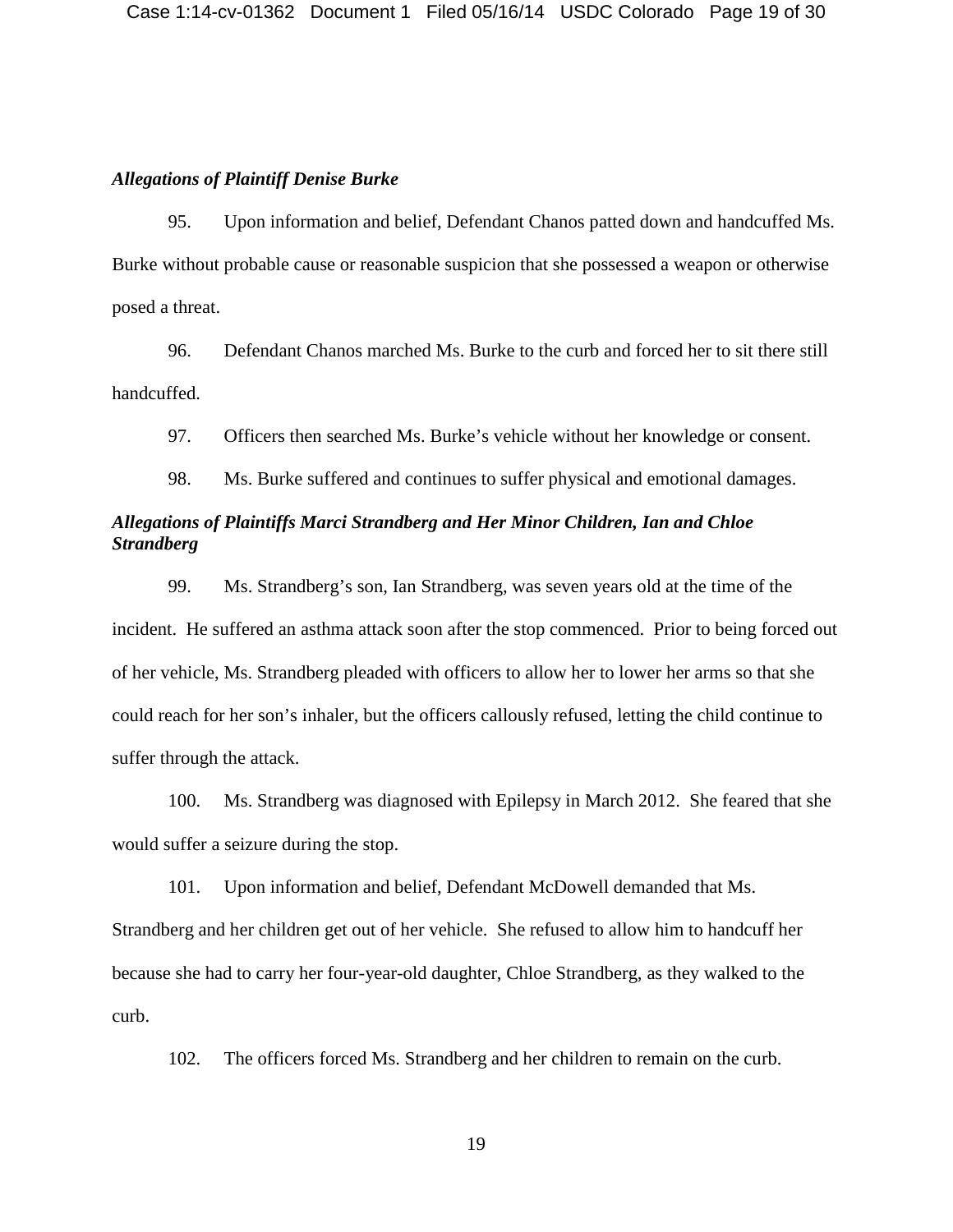103. Defendants searched Ms. Strandberg's vehicle without her consent. After the search, Defendants required Ms. Strandberg to sign a form indicating that she consented to the search. She was not permitted to leave the scene until she signed the form.

104. Ms. Strandberg and her children suffered and continue to suffer emotional damages.

# *Allegations of Plaintiffs Quintin Tweed, Sara Lombard, and Their Minor Children, Tony, Tyson, and Nesiah*

105. Fearing for their children's lives as officers approached their vehicle with weapons and dogs, Mr. Tweed and Ms. Lombard yelled at their nine- and six-year-old sons, Tony and Tyson Tweed, to lie down in the backseat.

106. Officers pointed weapons directly at Mr. Tweed, Ms. Lombard, and their children.

107. Ms. Lombard was wearing a brace on her arm. Holding her arms above her head and out of her vehicle's window, as the officers demanded, for such an extended period of time was particularly painful.

108. Ms. Lombard's two-year-old daughter, Nesiah Tweed, soiled her diaper during the roundup. The officers would not permit Ms. Lombard to attend to her child. As a result, the toddler suffered a rash after sitting in a dirty diaper for more than two hours.

109. Upon information and belief, after forcing him to remain in his vehicle with his hands raised for more than one hour, Defendant Luke J. Barker yanked Mr. Tweed from his vehicle, threw him to the ground, patted him down, and handcuffed him — all with no probable cause or reasonable suspicion that Mr. Tweed possessed a weapon or otherwise posed any threat. Tony and Tyson observed all of this, terrified for their father's safety, as well as their own.

110. Defendant Barker forced Mr. Tweed to the curb, still handcuf.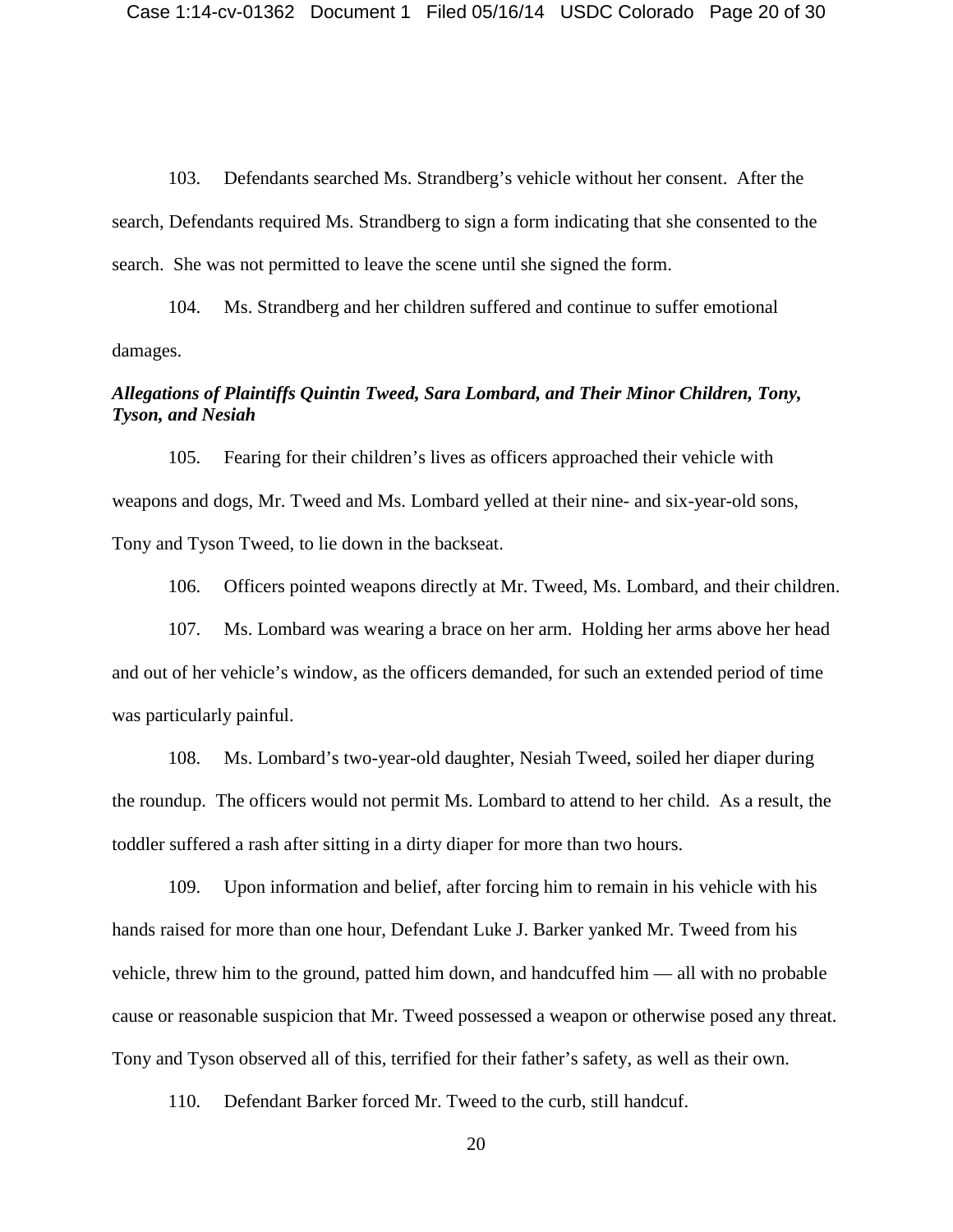111. Mr. Tweed is African American. He did not match the robber's general description — a Caucasian male in his twenties or thirties, 5'6" and 130 pounds.

112. Officers then pulled Tony and Tyson from the backseat. As nine-year-old Tyson turned around, he faced a wall of officers with guns and shields bearing down on him.

113. Upon information and belief, Defendant Barker then demanded that Ms. Lombard exit the vehicle with her daughter. He attempted to handcuff her but could not because of the brace on her arm.

114. Officers searched Mr. Tweed and Ms. Lombard's vehicle without their knowledge or consent.

115. Mr. Tweed, Ms. Lombard, and their children suffered and continue to suffer emotional damages.

116. Tony and Tyson Tweed were diagnosed with Post-Traumatic Stress Disorder after the incident. Both young boys now fear individuals in uniform.

### **STATEMENT OF CLAIMS FOR RELIEF**

**FIRST CLAIM FOR RELIEF 42 U.S.C. § 1983 Fourth Amendment – Unlawful Seizure** *The Initial Stop* (Against Defendants Aurora and Oates)

117. Plaintiffs hereby incorporate all other paragraphs of this Complaint as if fully set forth herein.

118. At the time of the incident described herein, Plaintiffs had a clearly established right under the Fourth Amendment to the United States Constitution to be secure in their persons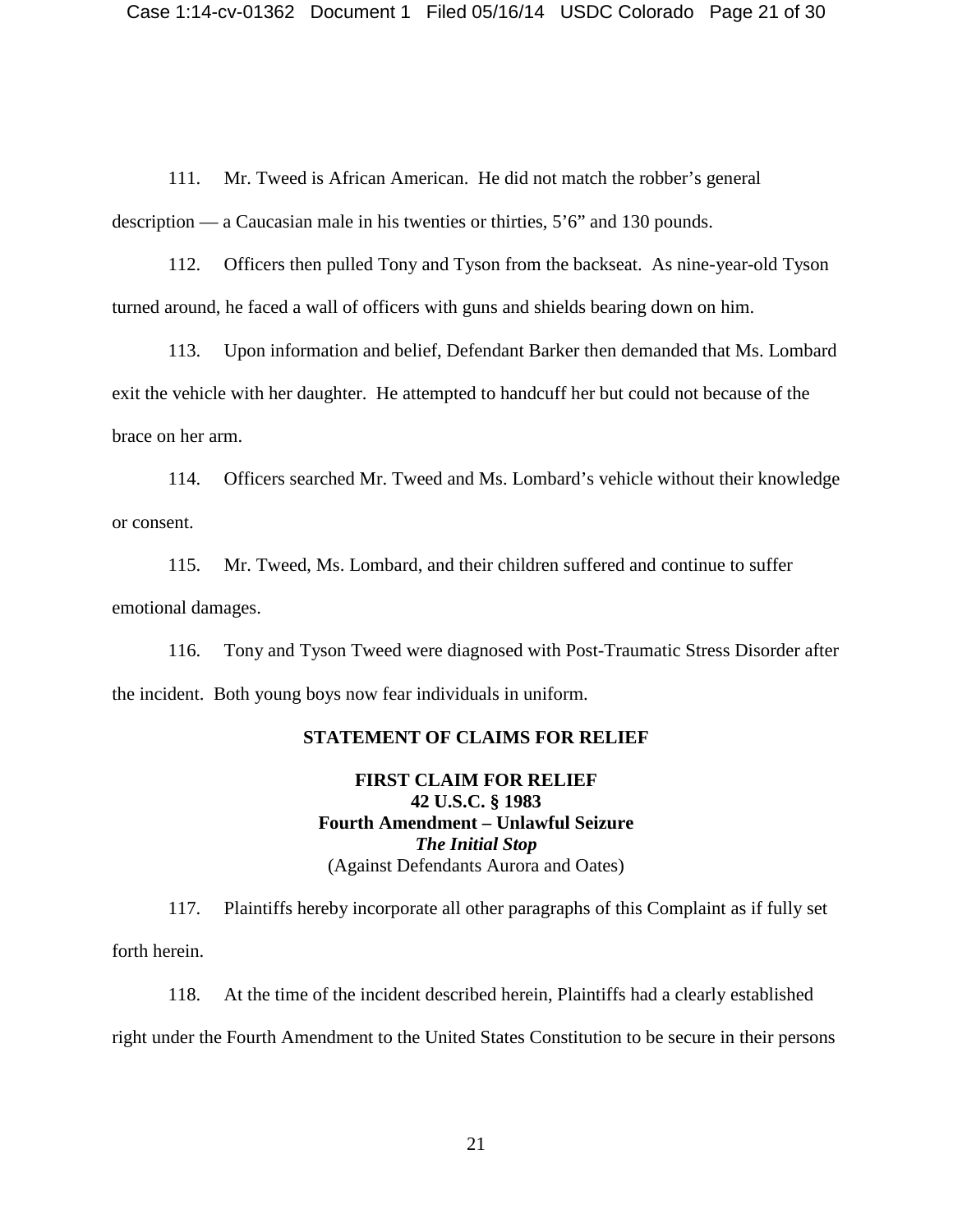from unreasonable seizures. Any reasonable law enforcement officer knew or should have known of this clearly established right.

119. APD officers unlawfully seized Plaintiffs within the meaning of the Fourth Amendment when they erected the traffic barricade and completely halted Plaintiffs' freedom of movement with no reasonable suspicion that Plaintiffs had committed any offense.

120. APD officers used firearms, handcuffs, and other forceful measures to restrict Plaintiffs' freedom of movement such that a reasonable person in Plaintiffs' position would not believe that he or she was free to leave.

121. The officers' intrusion on Plaintiffs' privacy was substantial.

122. The officers' actions were objectively unreasonable in light of the circumstances confronting them.

123. The officers engaged in these actions intentionally, willfully, and wantonly.

124. The acts and omissions of the APD officers were engaged in pursuant to the custom, policy, and practice of Defendant Aurora, which encourages, condones, tolerates, and ratifies the practice of seizures that exceed the bounds of reasonability.

125. Defendant Oates was the final policymaker acting on behalf of Defendant Aurora. Defendant Oates was responsible for the custom, policy, and practice of Defendant Aurora that caused the unreasonable seizure of Plaintiffs.

126. Because Defendants Oates was responsible for the unlawful seizure of Plaintiffs, Defendant Aurora is liable for this Fourth Amendment violation, as it is the City's official policy set forth by the Chief of Police to act in violation of the United States Constitution.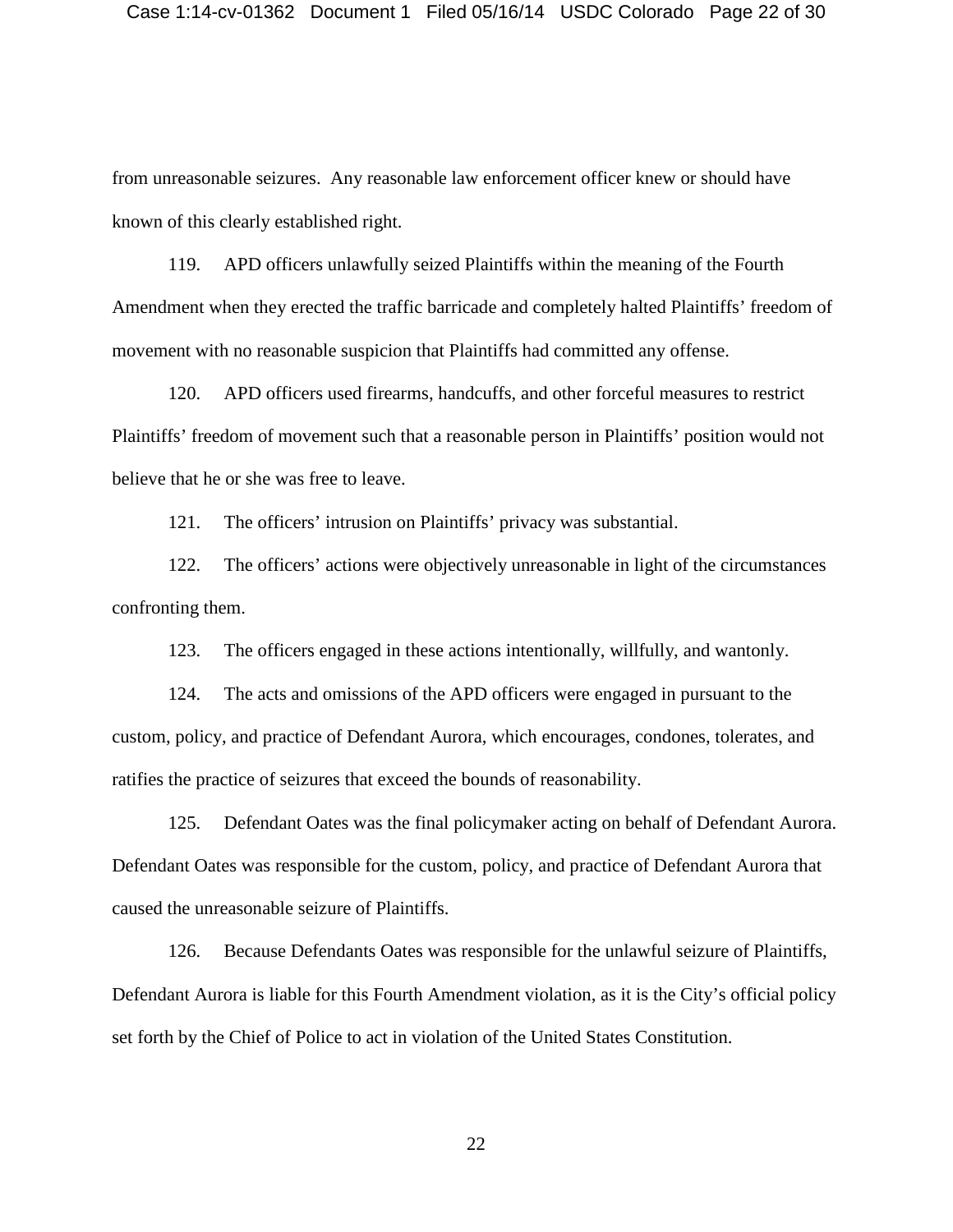127. Furthermore, the custom and practice of the Aurora Police Department violates the United States Constitution.

128. Plaintiffs have been and continue to be damaged by Defendants' unlawful seizure of them.

129. The acts or omissions of Defendants Aurora and Oates, including the unconstitutional policy, procedure, custom, and/or practice described herein, were the legal and proximate cause of Plaintiffs' actual injuries, damages, and losses in an amount to be proven at trial.

# **SECOND CLAIM FOR RELIEF 42 U.S.C. § 1983 Fourth Amendment – Unlawful Seizure** *The Prolonged, Two-Hour Roundup* (Against Defendants Aurora, Oates, & Lertch)

130. Plaintiffs hereby incorporate all other paragraphs of this Complaint as if fully set forth herein.

131. At the time of the incident described herein, Plaintiffs had a clearly established right under the Fourth Amendment to the United States Constitution to be secure in their persons from unreasonable seizures. Any reasonable law enforcement officer knew or should have known of this clearly established right.

132. APD officers unlawfully seized Plaintiffs within the meaning of the Fourth Amendment when they continued to detain Plaintiffs and prevent them from leaving the scene for more than two hours after the initial roundup, with no suspicion that Plaintiffs had committed any offense and with little to no reason to believe that they would identify the robbery suspect (and thus permit Plaintiffs to leave the scene) within a reasonable amount of time.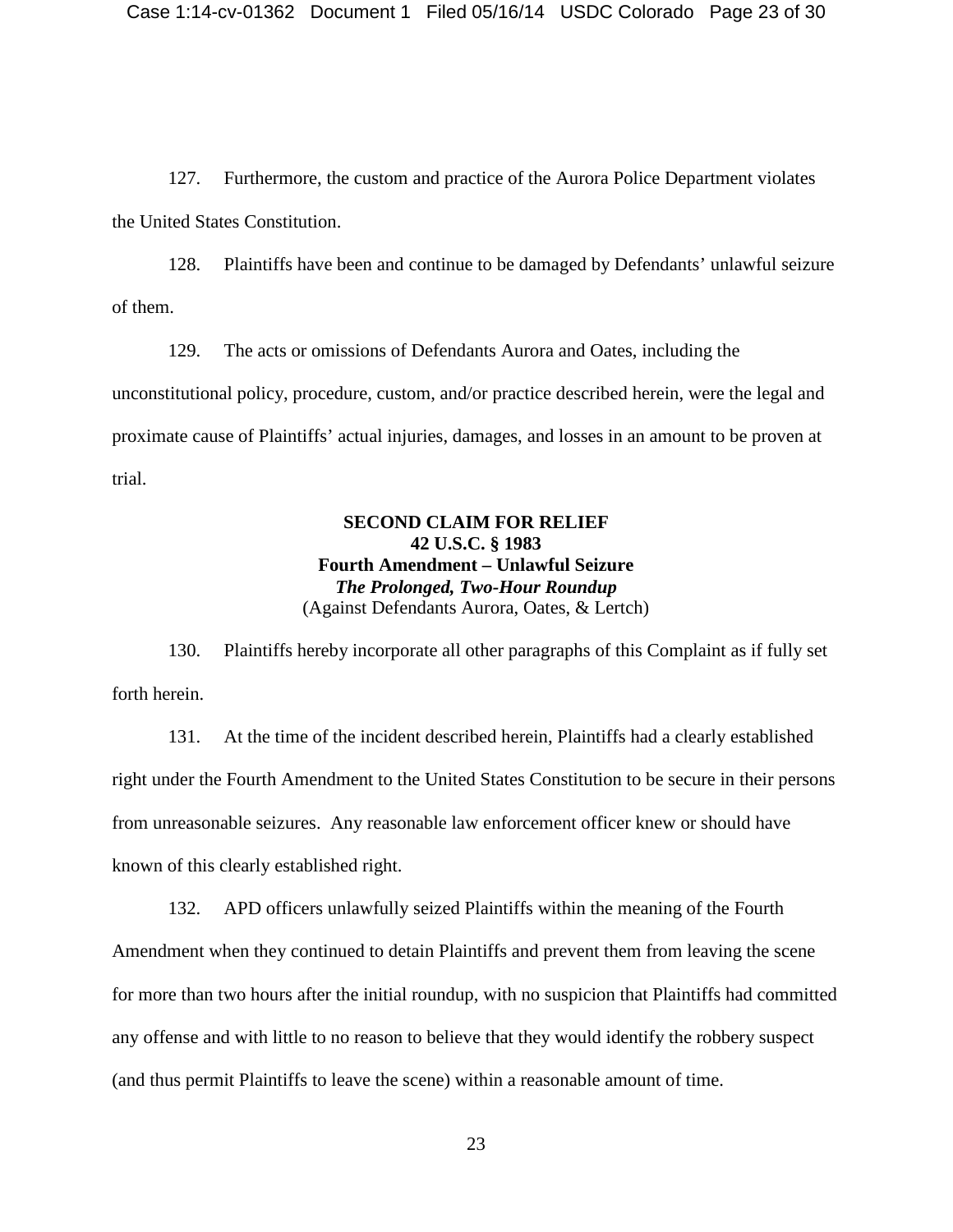133. APD officers used firearms, handcuffs, and other forceful measures to restrict Plaintiffs' freedom of movement such that a reasonable person in Plaintiffs' position would not believe that he or she was free to leave.

134. The officers' intrusion on Plaintiffs' privacy was substantial.

135. The officers' actions were objectively unreasonable in light of the circumstances confronting them.

136. The officers engaged in these actions intentionally, willfully, and wantonly.

137. The acts and omissions of the APD officers were engaged in pursuant to the custom, policy, and practice of Defendant Aurora, which encourages, condones, tolerates, and ratifies the practice of seizures that exceed the bounds of reasonability.

138. Defendant Lertch was the defendant with the final policymaking authority at the scene and had authority over the subordinate officers. He authorized and was responsible for the officers' unlawful seizure of Plaintiffs, as described herein.

139. Defendant Oates was the final policymaker acting on behalf of Defendant Aurora. Defendant Oates was responsible for the custom, policy, and practice of Defendant Aurora that caused the unreasonable seizure of Plaintiffs.

140. As described above, it was Defendant Oates's official decision not to retain a handheld beacon for the Aurora Police Department. This policy led to this foreseeable constitutional violation.

141. Because Defendants Oates and Lertch were acting in charge and/or authorized the unlawful seizure of Plaintiffs, Defendant Aurora is liable for this Fourth Amendment violation,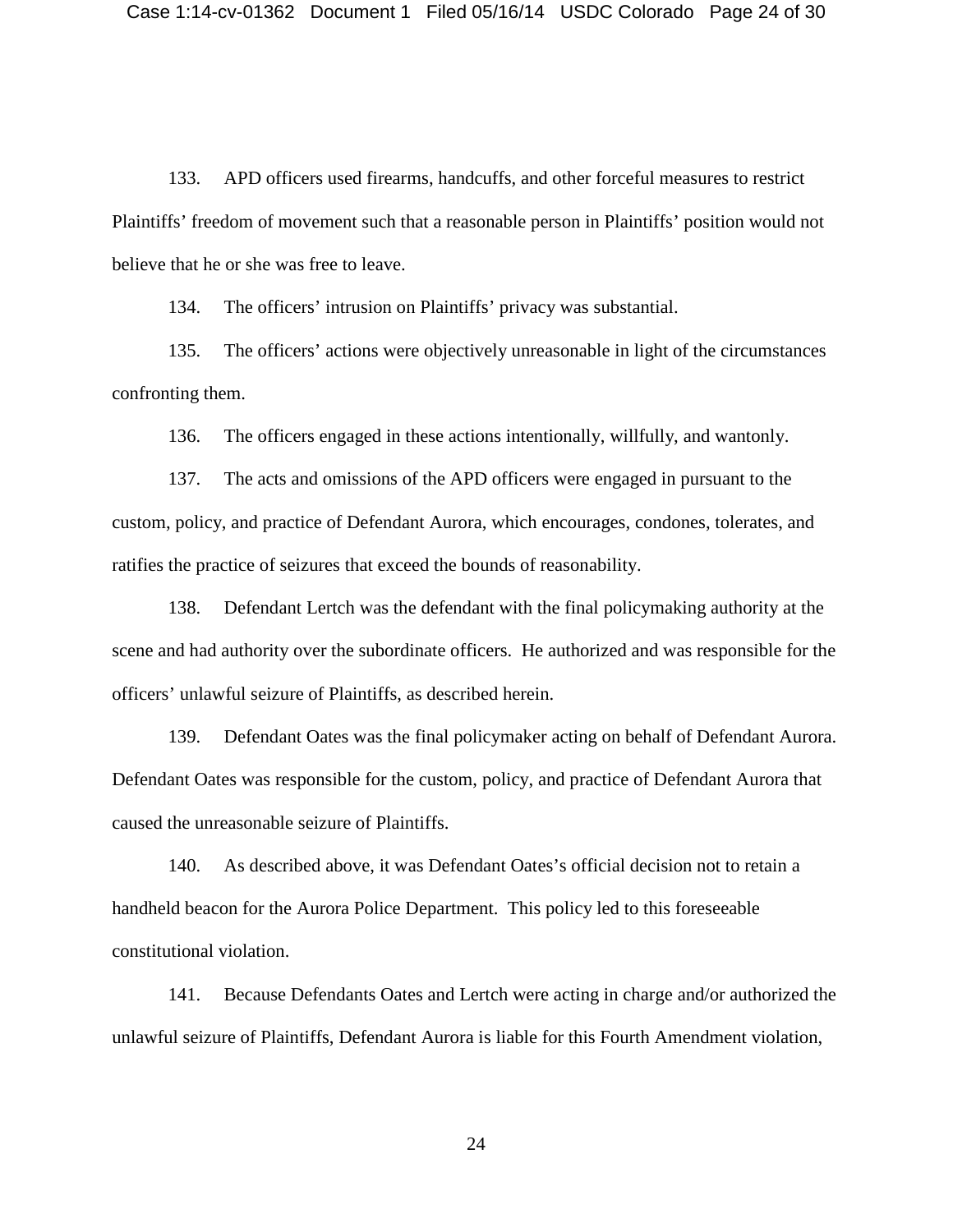as it is their official policy set forth by the Chief of Police to act in violation of the United States Constitution.

142. Furthermore, the complete lack of preparedness for this sort of event evidences a pattern and practice for the Aurora Police Department to violate the United States Constitution.

143. Plaintiffs have been and continue to be damaged by Defendants' false arrest/unlawful seizure of them.

144. The acts or omissions of each Defendant, including the unconstitutional policy, procedure, custom, and/or practice described herein, were the legal and proximate cause of Plaintiffs' actual injuries, damages, and losses in an amount to be proven at trial.

# **THIRD CLAIM FOR RELIEF 42 U.S.C. § 1983 Fourth Amendment – Excessive Force** *The Rifles, Shields, K9s, Handcuffs, & Patdowns* (Against All Defendants)

145. Plaintiffs hereby incorporate all other paragraphs of this Complaint as if fully set forth herein.

146. At the time of the incident described herein, Plaintiffs had a clearly established right under the Fourth Amendment to the United States Constitution to be free from excessive force. Any reasonable law enforcement officer knew or should have known of this clearly established right.

147. Defendant Officers exercised excessive force against Plaintiffs when they ordered them to hold their hands above their heads and outside their vehicles for an hour, pointed assault rifles and other weapons directly at them at close range, deployed officers with K9s, removed Plaintiffs from their vehicles, patted them down, unnecessarily handcuffed them, and forced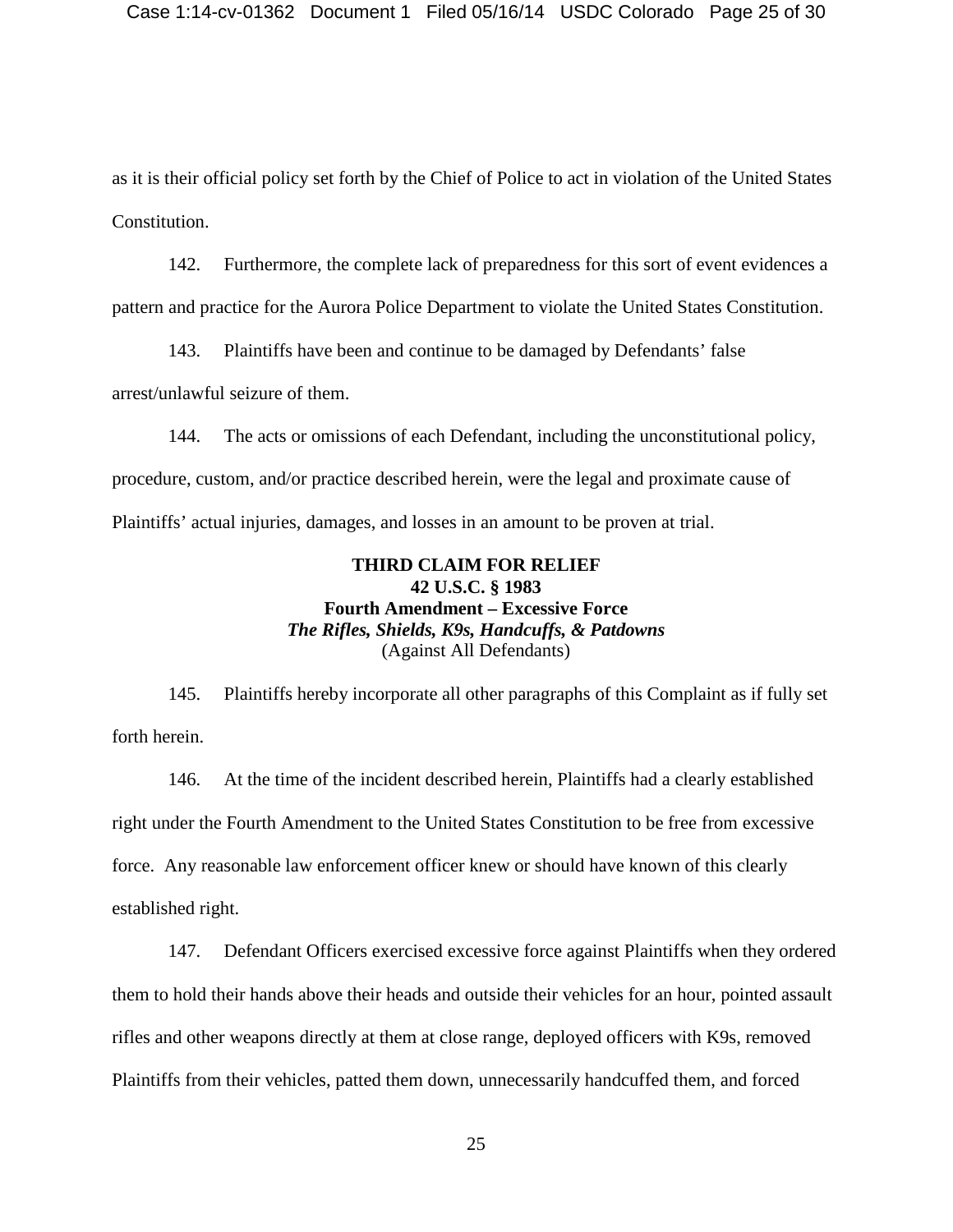them to sit on the curb for another hour — all without reasonable suspicion that Plaintiffs had committed any offense or posed a threat.

148. Defendant Officers engaged in the use of force that was objectively unreasonable in light of the facts and circumstances confronting them.

149. Defendant Officers had a clearly established, affirmative duty to intervene to protect the constitutional rights of citizens from infringement by other officers in their presence.

150. Defendant Officers had a realistic opportunity to intervene to prevent the infringement of Plaintiffs' right to freedom from excessive force in their presence, but Defendants failed to do so.

151. Defendant Officers engaged in these actions intentionally, willfully, and wantonly.

152. The acts and omissions of Defendant Officers were engaged in pursuant to the custom, policy, and practice of the City of Aurora, which encourages, condones, tolerates, and ratifies the use of excessive force by its law enforcement officers.

153. Defendant Lertch was the defendant with the final policymaking authority at the scene and had authority over the subordinate Defendant officers. He authorized and was responsible for the officers' use of excessive force against Plaintiffs, as described herein.

154. Defendant Oates was the final policymaker acting on behalf of the City of Aurora. Defendant Oates was responsible for the custom, policy, and practice of Defendant Aurora that caused the officers' use of excessive force against Plaintiffs.

155. Because Defendants Oates and Lertch were acting in charge and/or authorized the use of excessive force, Defendant Aurora is liable for this Fourth Amendment violation, as it is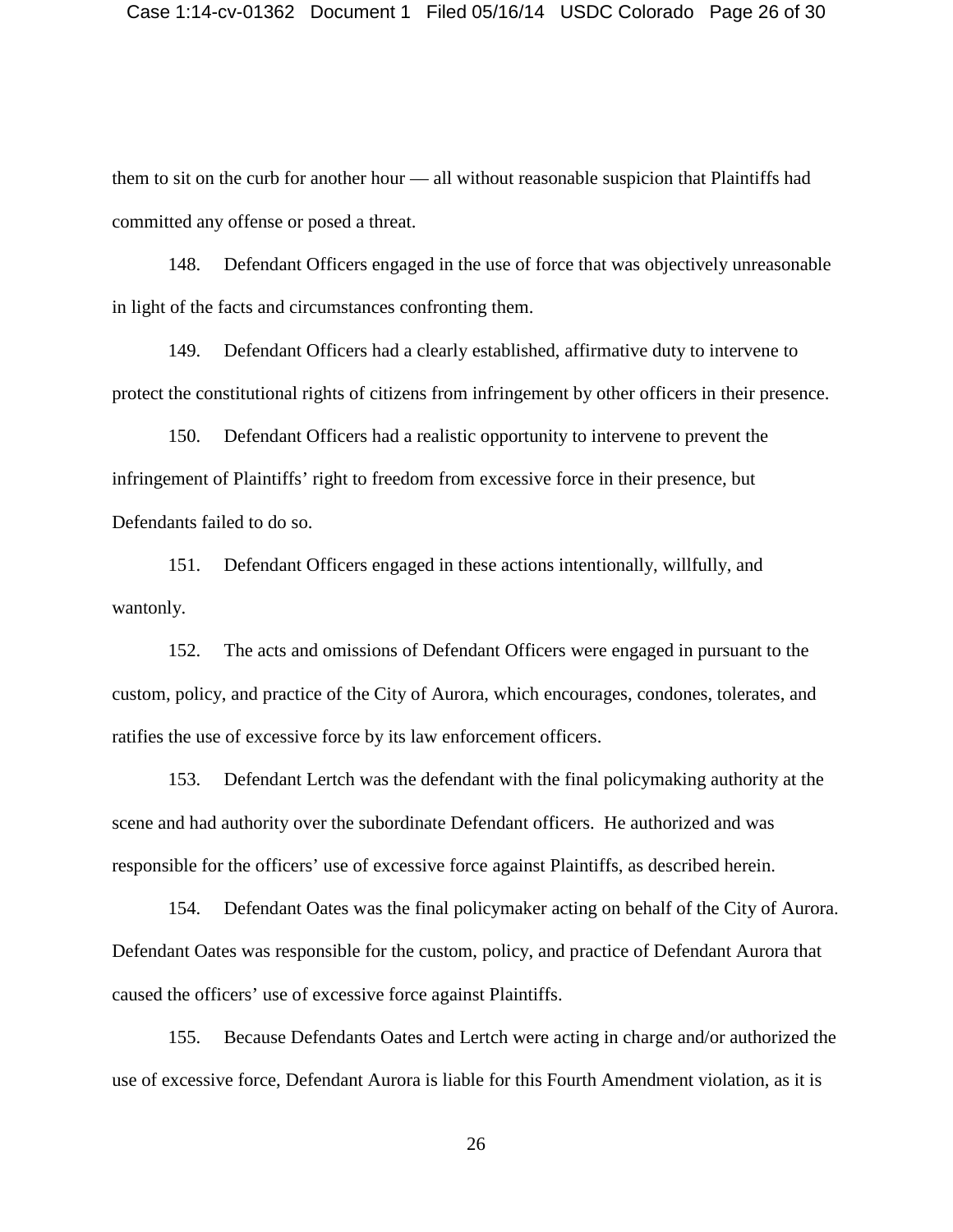their official policy set forth by the Chief of Police to act in violation of the United States Constitution.

156. Furthermore, the use of excessive force against individuals for whom the officers had no probable cause or reasonable suspicion is a pattern and practice of the Aurora Police Department that violates the United States Constitution.

157. Plaintiffs have been and continue to be damaged by Defendants' use of excessive force against them.

158. The acts or omissions of each Defendant, including the unconstitutional policy, procedure, custom, and/or practice described herein, were the legal and proximate cause of Plaintiffs' actual injuries, damages, and losses in an amount to be proven at trial.

## **FOURTH CLAIM FOR RELIEF 42 U.S.C. § 1983 Fourth Amendment – Unlawful Search** *The Warrantless Searches of Plaintiffs' Vehicles* (Against All Defendants)

159. Plaintiffs hereby incorporate all other paragraphs of this Complaint as if fully set forth herein.

160. At the time of the incident described herein, Plaintiffs had a clearly established right under the Fourth Amendment to the United States Constitution to be free from unlawful searches. Any reasonable law enforcement officer knew or should have known of this clearly established right.

161. Plaintiffs have a legitimate expectation of privacy in their vehicles, so that the Fourth Amendment protects them from unreasonable governmental intrusion into that place.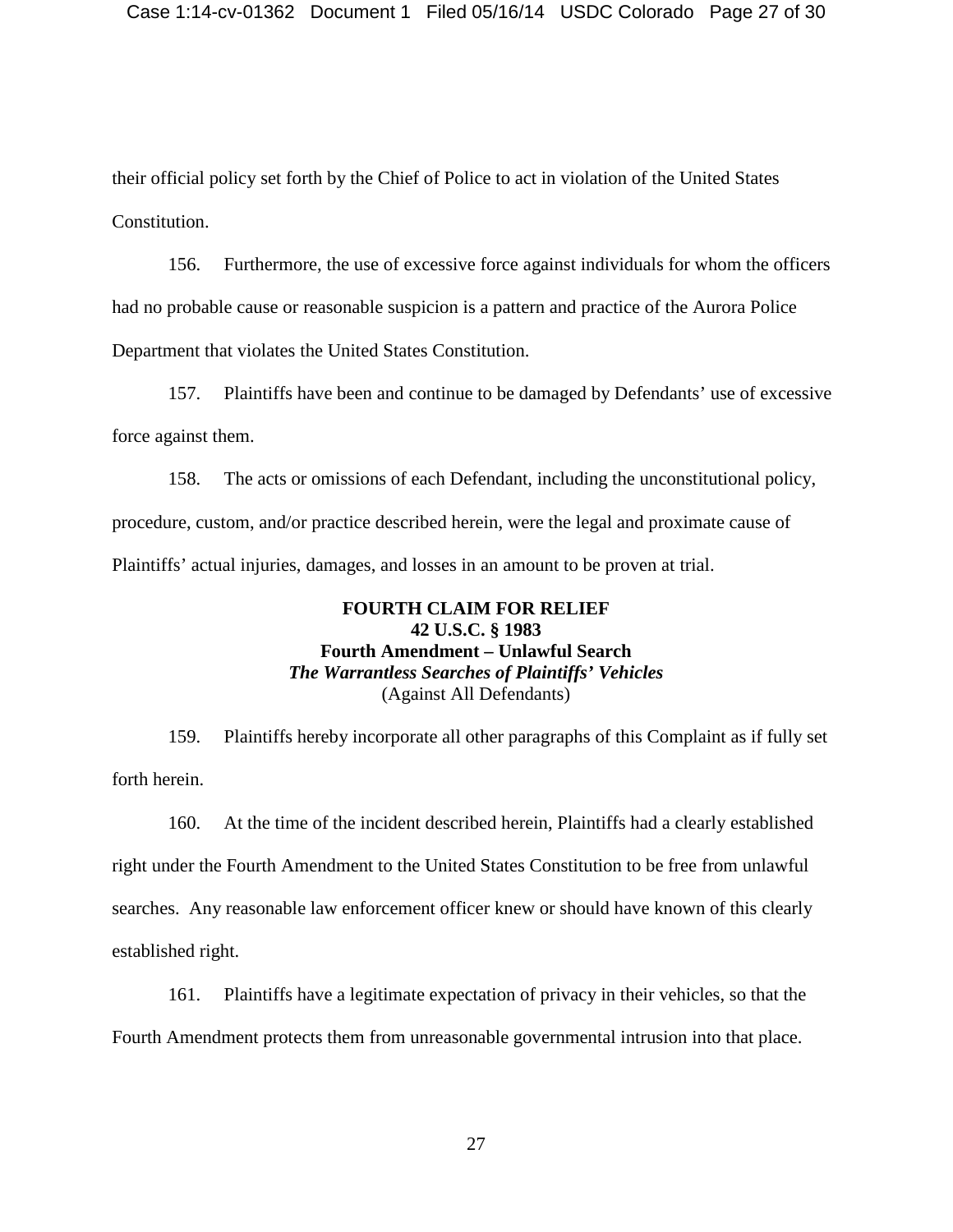162. Plaintiffs were inside their vehicles when Defendant Officers surrounded them and brandished weapons, pointing them directly toward Plaintiffs.

163. Defendant Officers searched Plaintiffs' vehicles. Defendants did not have a warrant authorizing any such search of Plaintiffs' vehicles, and no legally recognizable exigent circumstances existed which would have justified or permitted Defendants' conduct.

164. Defendant Officers had no probable cause or reasonable suspicion to justify their searches.

165. Any consent by Plaintiffs to Defendant Officers' searches of their vehicles was coerced.

166. Defendant Officers' actions were objectively unreasonable in light of the circumstances confronting them.

167. Defendant Officers engaged in these actions intentionally, willfully, and wantonly.

168. Defendant Officers had a clearly established, affirmative duty to intervene to protect the constitutional rights of citizens from infringement by other officers in their presence.

169. Defendant Officers had a realistic opportunity to intervene to prevent the infringement of Plaintiffs' right to freedom from unlawful searches in their presence, but Defendants failed to do so.

170. The acts and omissions of Defendant Officers were engaged in pursuant to the custom, policy, and practice of the City of Aurora, which encourages, condones, tolerates, and ratifies unlawful searches by its law enforcement officers.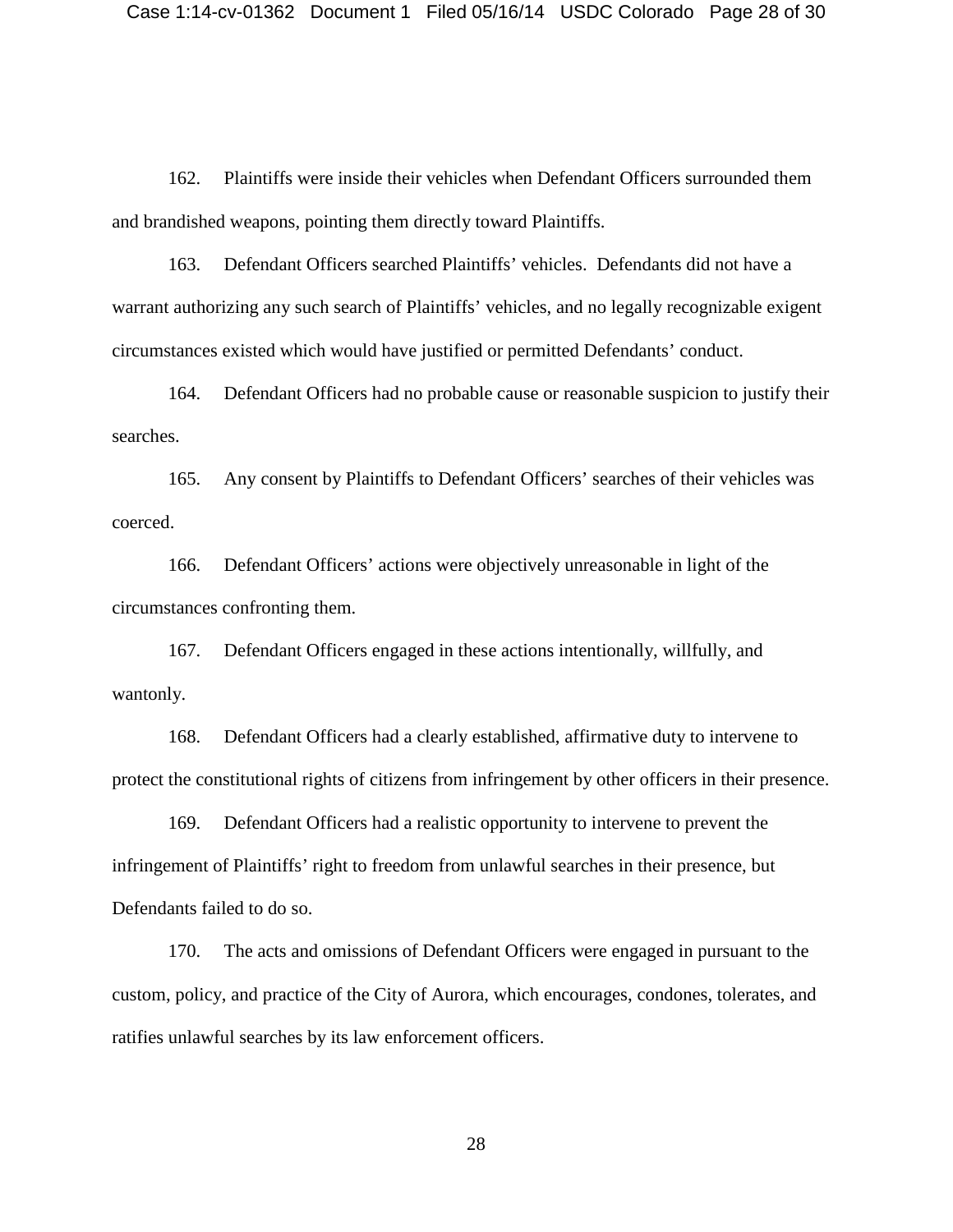171. Upon information and belief, Defendant Lertch was the Defendant with the final decision-making authority at the scene and had authority over the subordinate Defendant Officers. He authorized and was responsible for Defendants' unlawful searches, as described herein.

172. Defendant Oates was the final policy- and decision-maker acting on behalf of the City of Aurora. Defendant Oates was responsible for the custom, policy, and practice of Defendant Aurora that caused the officers' unlawful searches of Plaintiffs.

173. Because Defendants Oates and Lertch were acting in charge and/or authorized the unlawful searches, Defendant Aurora is liable for this Fourth Amendment violation, as it is their official policy set forth by the Chief of Police to act in violation of the United States Constitution.

174. Furthermore, the officers' searches of Plaintiffs' vehicles without probable cause, reasonable suspicion, or consent is a pattern and practice of the Aurora Police Department that violates the United States Constitution.

175. Plaintiffs have been and continue to be damaged by Defendants' unlawful searches.

176. The acts or omissions of each Defendant, including the unconstitutional policy, procedure, custom, and/or practice described herein, were the legal and proximate cause of Plaintiffs' actual injuries, damages, and losses in an amount to be proven at trial.

### **V. PRAYER FOR RELIEF**

WHEREFORE, Plaintiffs respectfully request that this Court enter judgment in their favor and against Defendants, and grant: